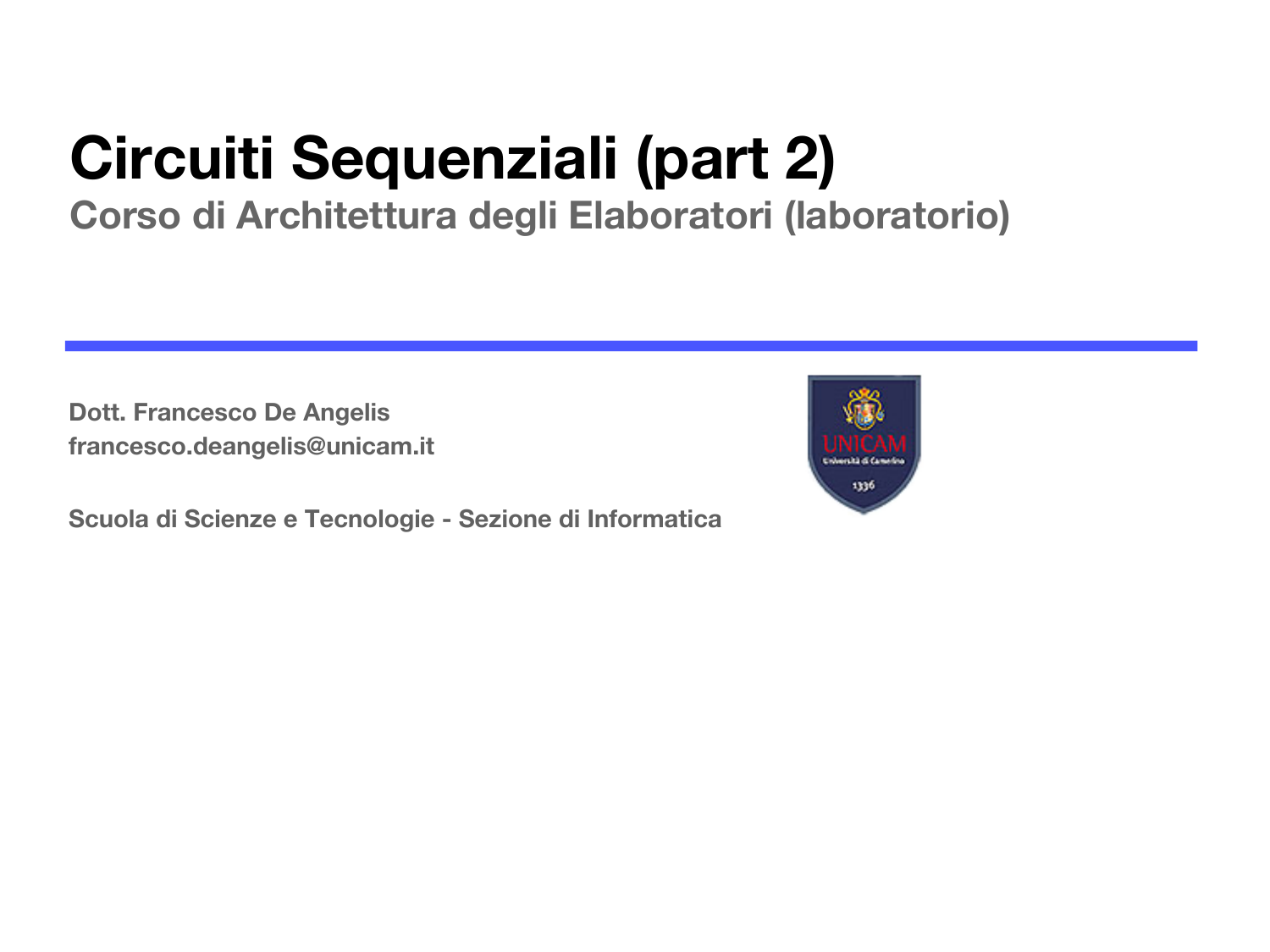#### **Overview**

§ **Part 1 - Storage Elements and Sequential Circuit Analysis** 

#### § **Part 2- Sequential Circuit Design**

- § **Specification**
- § **Formulation**
- § **State Assignment**
- § **Flip-Flop Input and Output Equation Determination**
- § **Verification**

#### § **Part 3 – State Machine Design**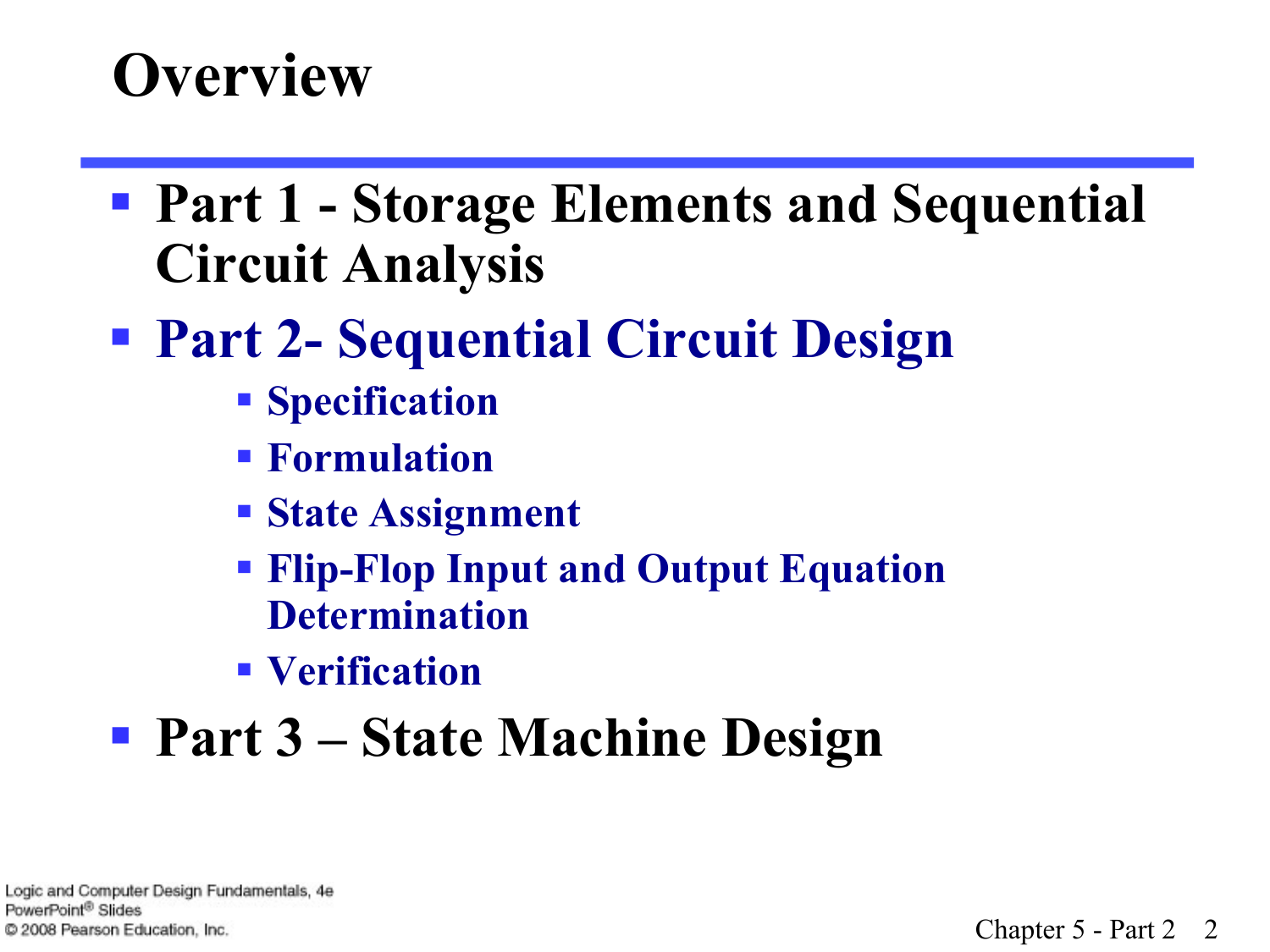# **The Design Procedure**

- § **Specification**
- § **Formulation Obtain a state diagram or state table**
- § **State Assignment Assign binary codes to the states**
- § **Flip-Flop Input Equation Determination Select flip-flop types and derive flip-flop equations from next state entries in the table**
- § **Output Equation Determination Derive output equations from output entries in the table**
- § **Optimization Optimize the equations**
- § **Technology Mapping Find circuit from equations and map to flip-flops and gate technology**
- Verification Verify correctness of final design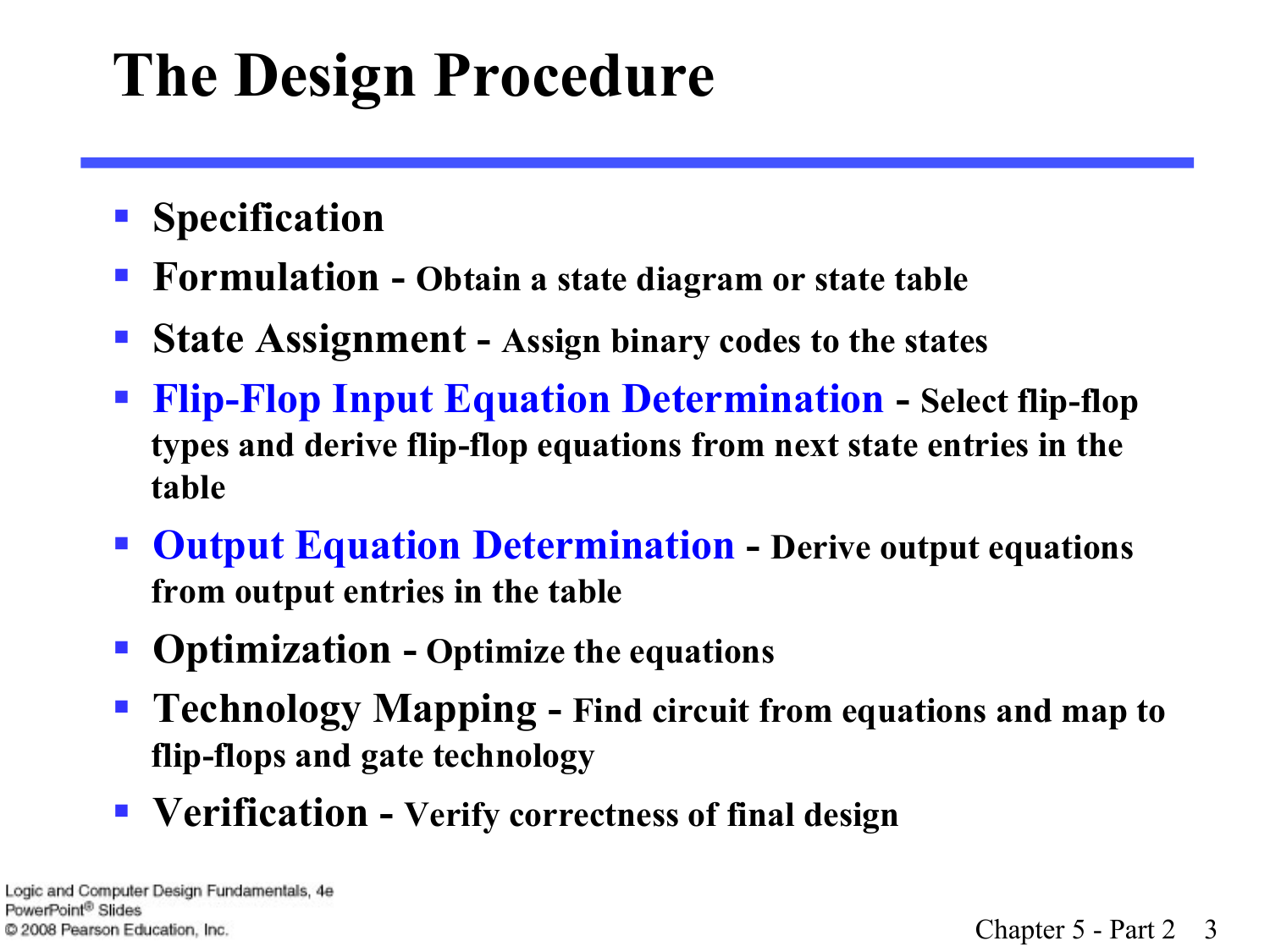# **Specification**

- § **Component Forms of Specification** 
	- **Written description**
	- **Mathematical description**
	- **Hardware description language\***
	- **Tabular description\***
	- **Equation description\***
	- **Diagram describing operation (not just structure)\***
- § **Relation to Formulation** 
	- **If a specification is rigorous at the binary level (marked with \* above), then all or part of formulation may be completed**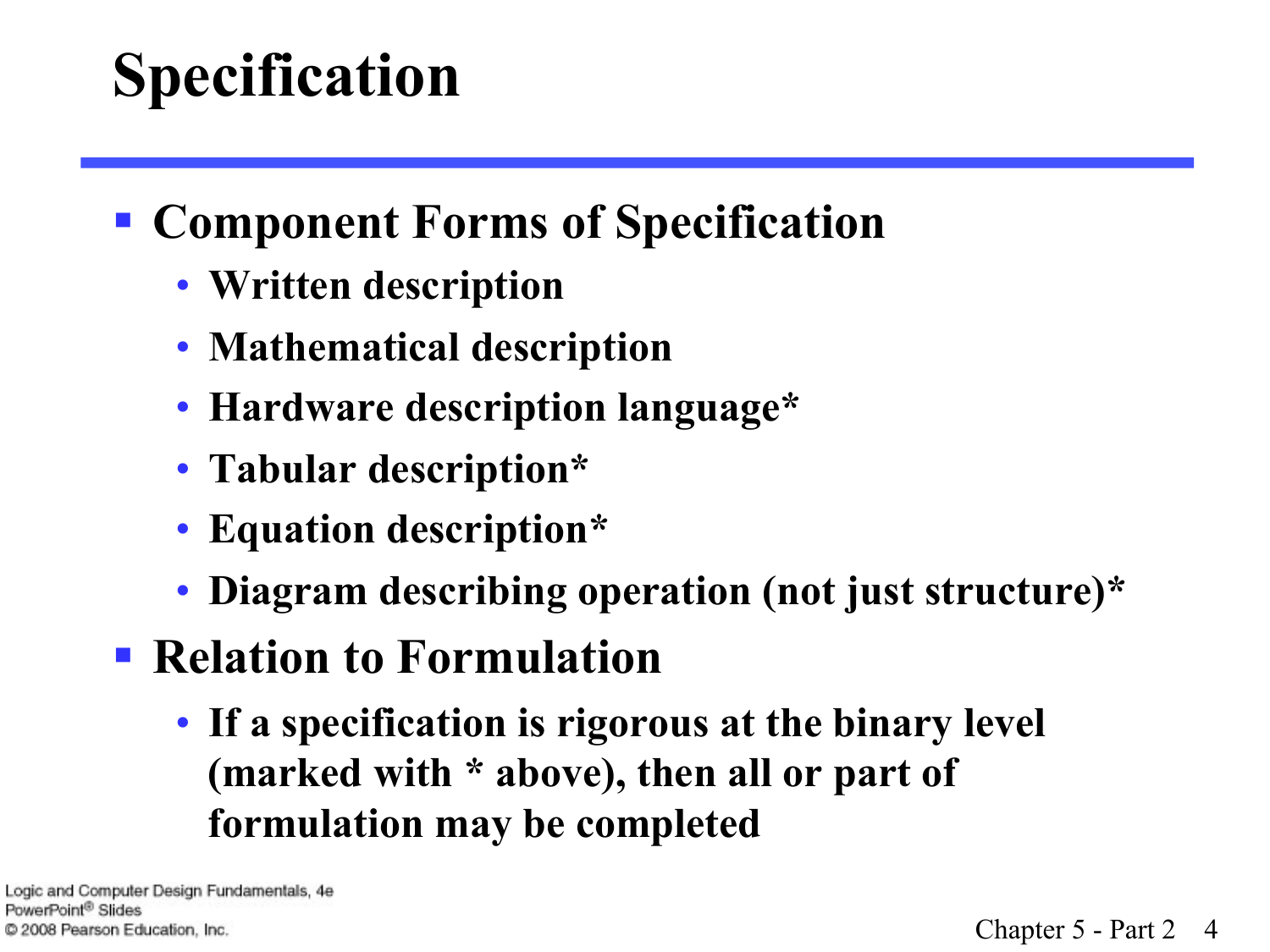## **Formulation: Finding a State Diagram**

- § **A state is an abstraction of the history of the past applied inputs to the circuit (including power-up reset or system reset).** 
	- **The interpretation of** "**past inputs**" **is tied to the synchronous operation of the circuit. E. g., an input value (other than an asynchronous reset) is measured only during the setup-hold time interval for an edge-triggered flip-flop.**

§ **Examples:**

- **State A represents the fact that a 1 input has occurred among the past inputs.**
- **State B represents the fact that a 0 followed by a 1 have occurred as the most recent past two inputs.**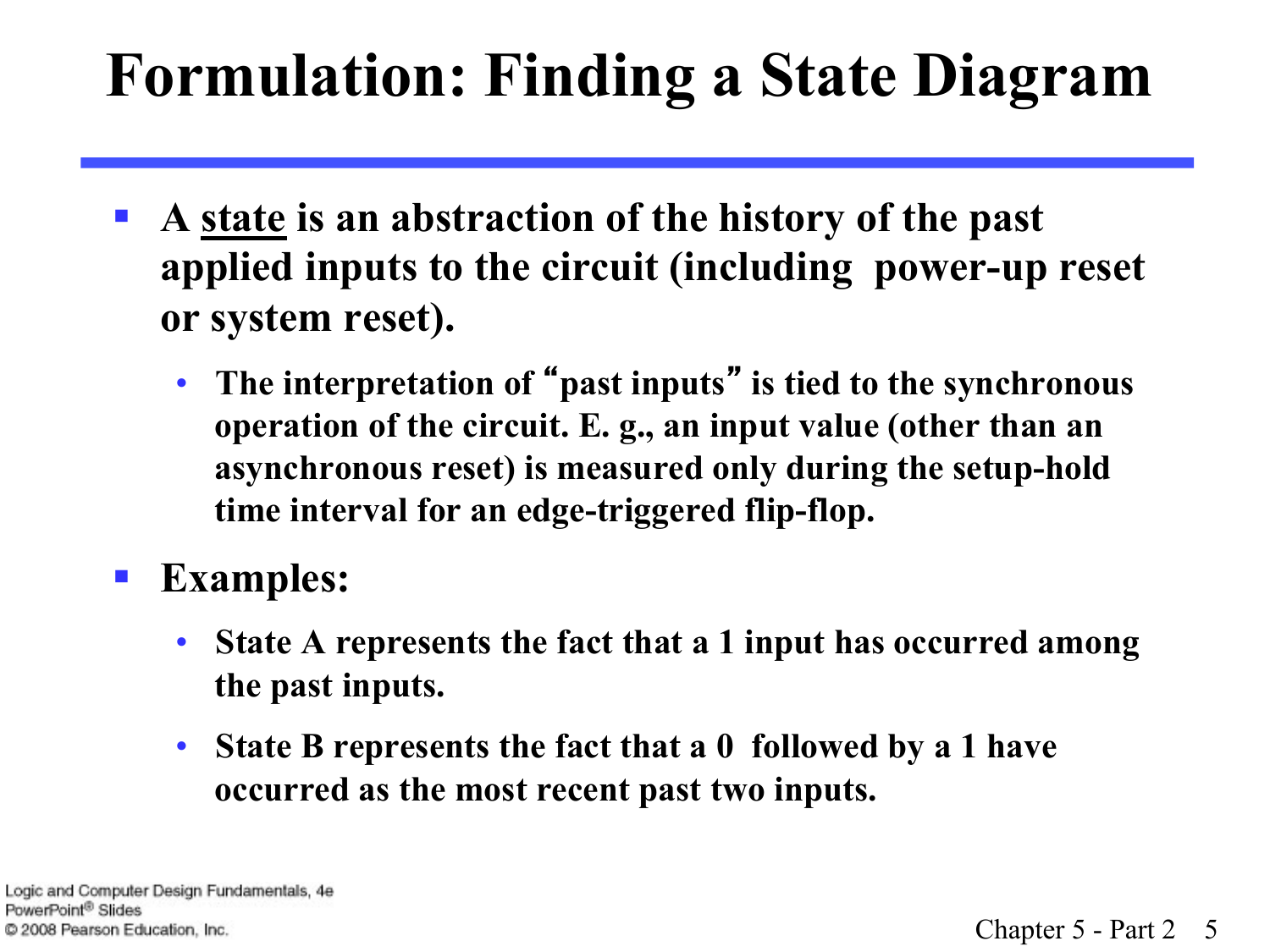## **Formulation: Finding a State Diagram**

- § **In specifying a circuit, we use states to remember meaningful properties of past input sequences that are essential to predicting future output values.**
- § **A sequence recognizer is a sequential circuit that produces a distinct output value whenever a prescribed pattern of input symbols occur in sequence, i.e, recognizes an input sequence occurence.**
- § **We will develop a procedure specific to sequence recognizers to convert a problem statement into a state diagram.**
- § **Next, the state diagram, will be converted to a state table from which the circuit will be designed.**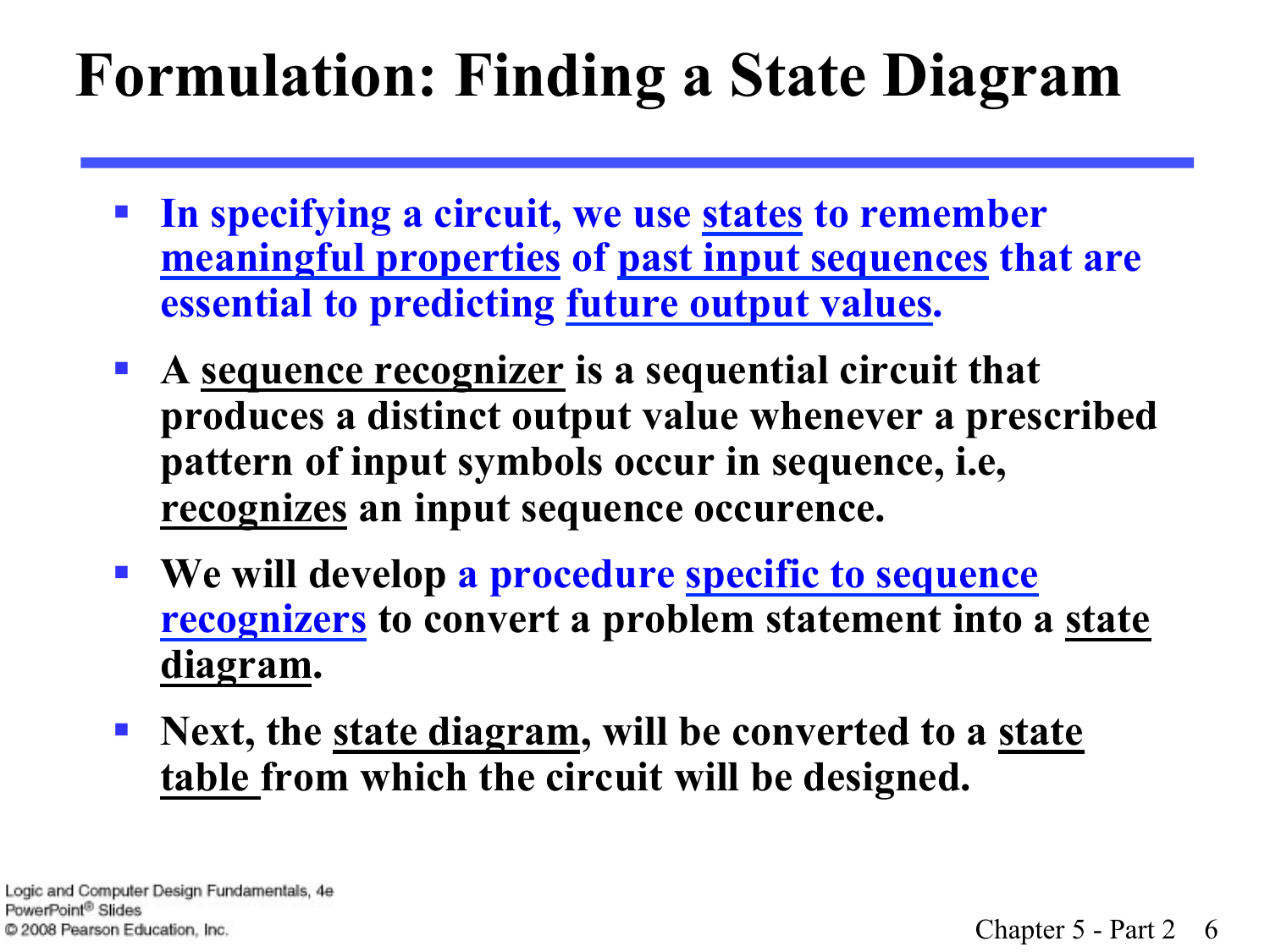## **Sequence Recognizer Procedure**

- To develop a sequence recognizer state diagram:
	- **Begin in an initial state in which NONE of the initial portion of the sequence has occurred (typically** "**reset**" **state).**
	- **Add a state that recognizes that the first symbol has occurred.**
	- **Add states that recognize each successive symbol occurring.**
	- **The final state represents the input sequence (possibly less the final input value) occurence.**
	- **Add state transition arcs which specify what happens when a symbol** *not* **in the proper sequence has occurred.**
	- **Add other arcs on non-sequence inputs which transition to states that represent the input subsequence that has occurred.**
- § **The last step is required because the circuit must recognize the input sequence** *regardless of where it occurs within the overall sequence applied since* "*reset.*"**.**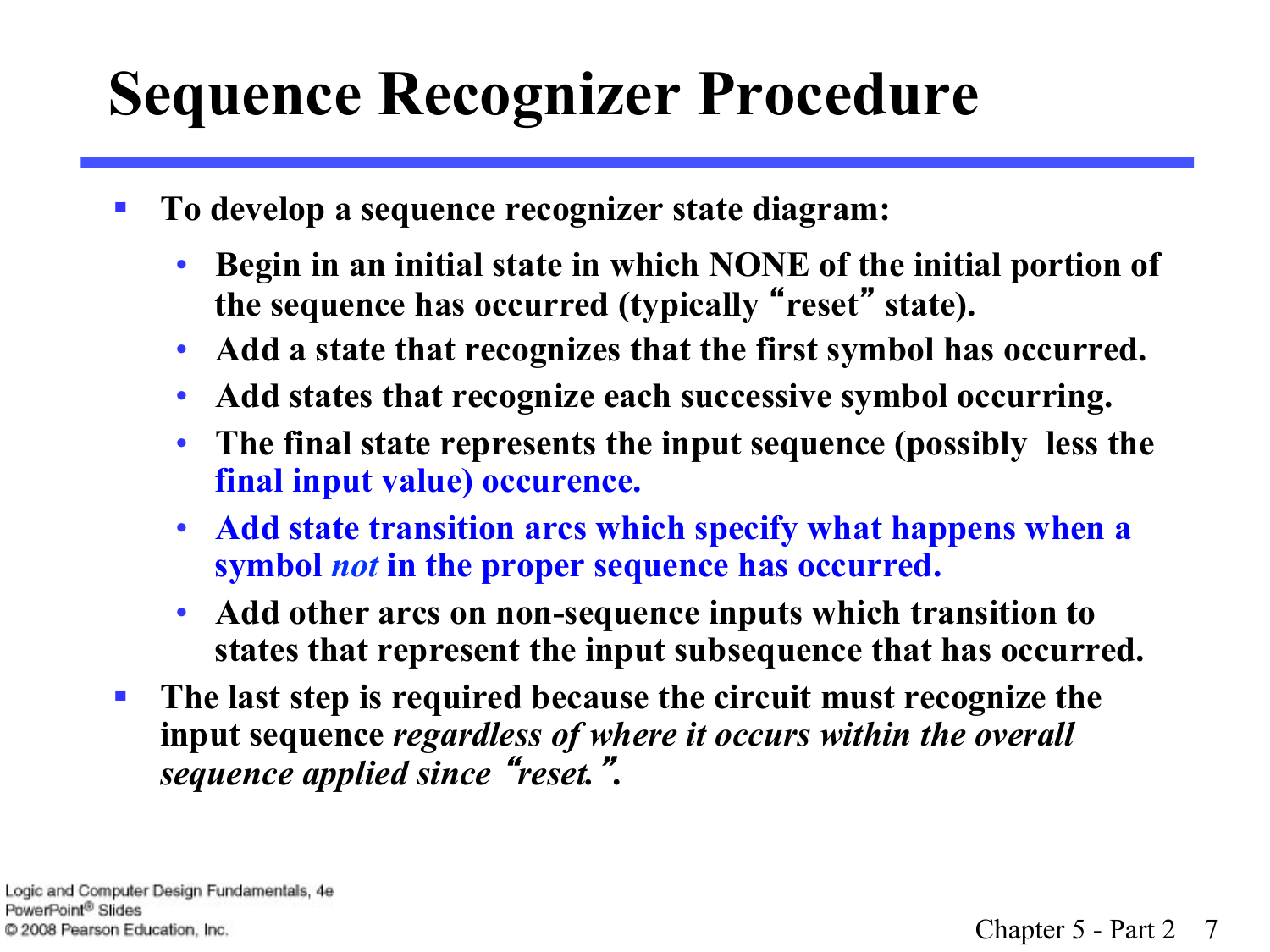### **State Assignment**

- § **Each of the** *m* **states must be assigned a unique code**
- § **Minimum number of bits required is** *n*  **such that** 
	- $n \geq \lceil \log_2 m \rceil$ where  $\lceil x \rceil$  is the smallest integer  $\geq x$
- § **There are useful state assignments that use more than the minimum number of bits**

Point® Slides C 2008 Pearson Education, Inc.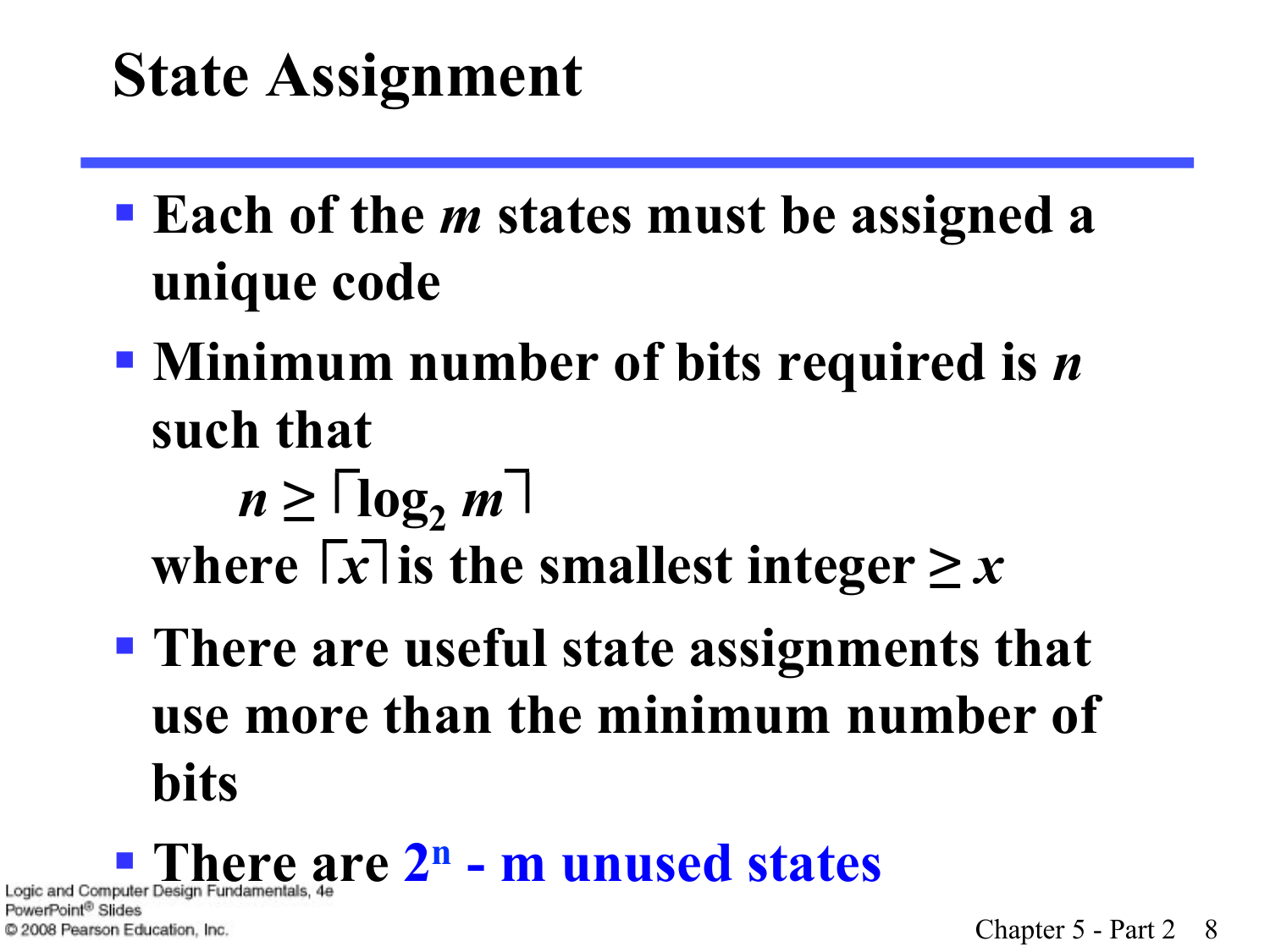## **Sequence Recognizer Example**

- § **Example: Recognize the sequence 1101** 
	- **Note that the sequence 1111101 contains 1101 and "11" is a proper sub-sequence of the sequence.**
- § **Thus, the sequential machine must remember that the first two one's have occurred as it receives another symbol.**
- § **Also, the sequence 1101101 contains 1101 as both an initial subsequence and a final subsequence with some overlap, i. e., 1101101 or 1101101.**
- § **And, the 1 in the middle, 1101101, is in both subsequences.**
- § **The sequence 1101 must be recognized each time it Logic and Computer Design Fundamentals, 4e**

PowerPoint<sup>®</sup> Slides C 2008 Pearson Education, Inc.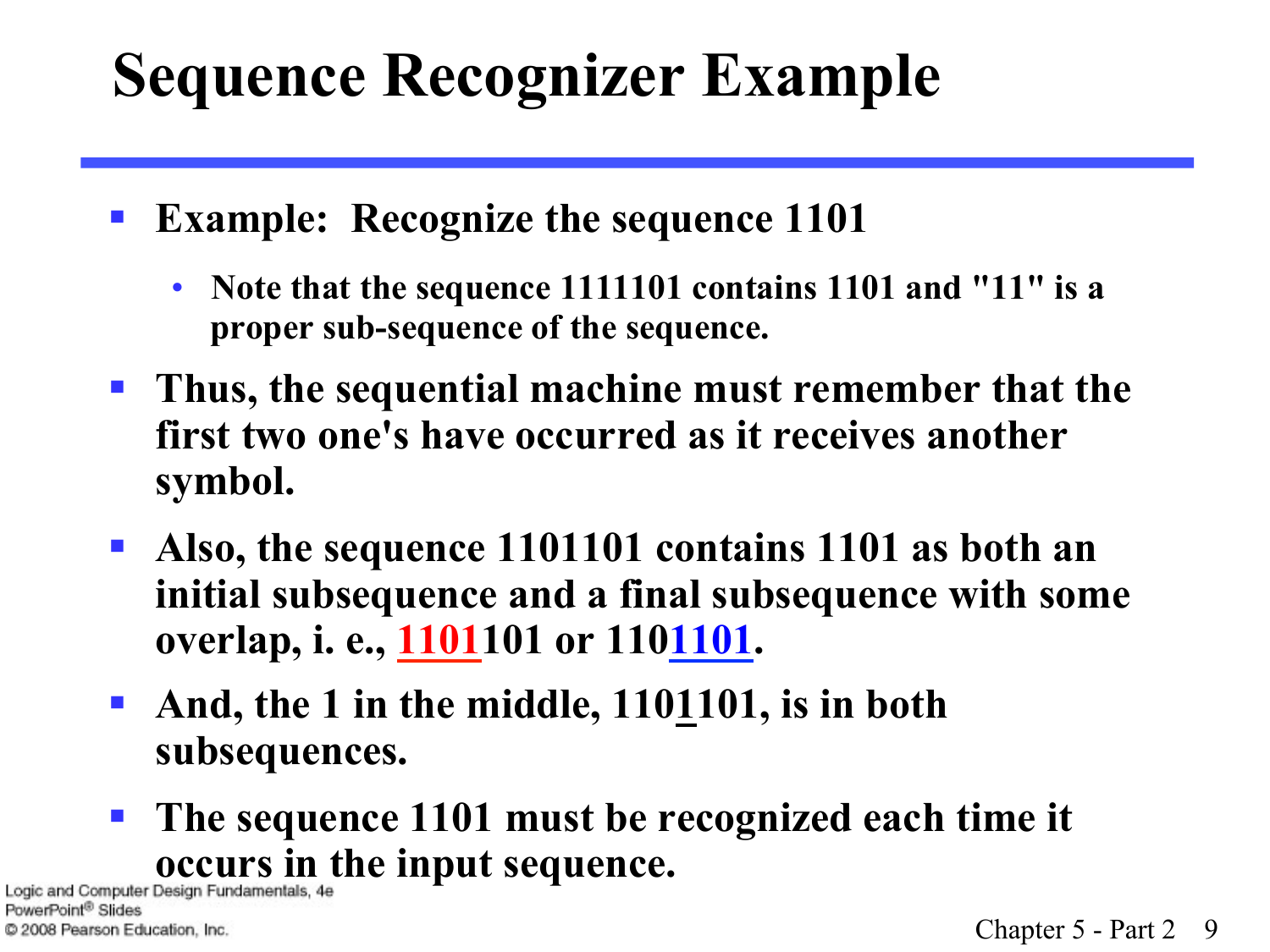# **Example: Recognize 1101**

- **Define states for the sequence to be recognized:** 
	- **assuming it starts with first symbol,**
	- **continues through each symbol in the sequence to be recognized, and**
	- **uses output 1 to mean the full sequence has occurred,**
	- **with output 0 otherwise.**
- § **Starting in the initial state (Arbitrarily named "A"):** 
	- **Add a state that recognizes the first "1."**



• **State "A" is the initial state, and state "B" is the state which represents the fact that the "first" one in the input subsequence has occurred. The output symbol "0" means that the full recognized sequence has not yet occurred.**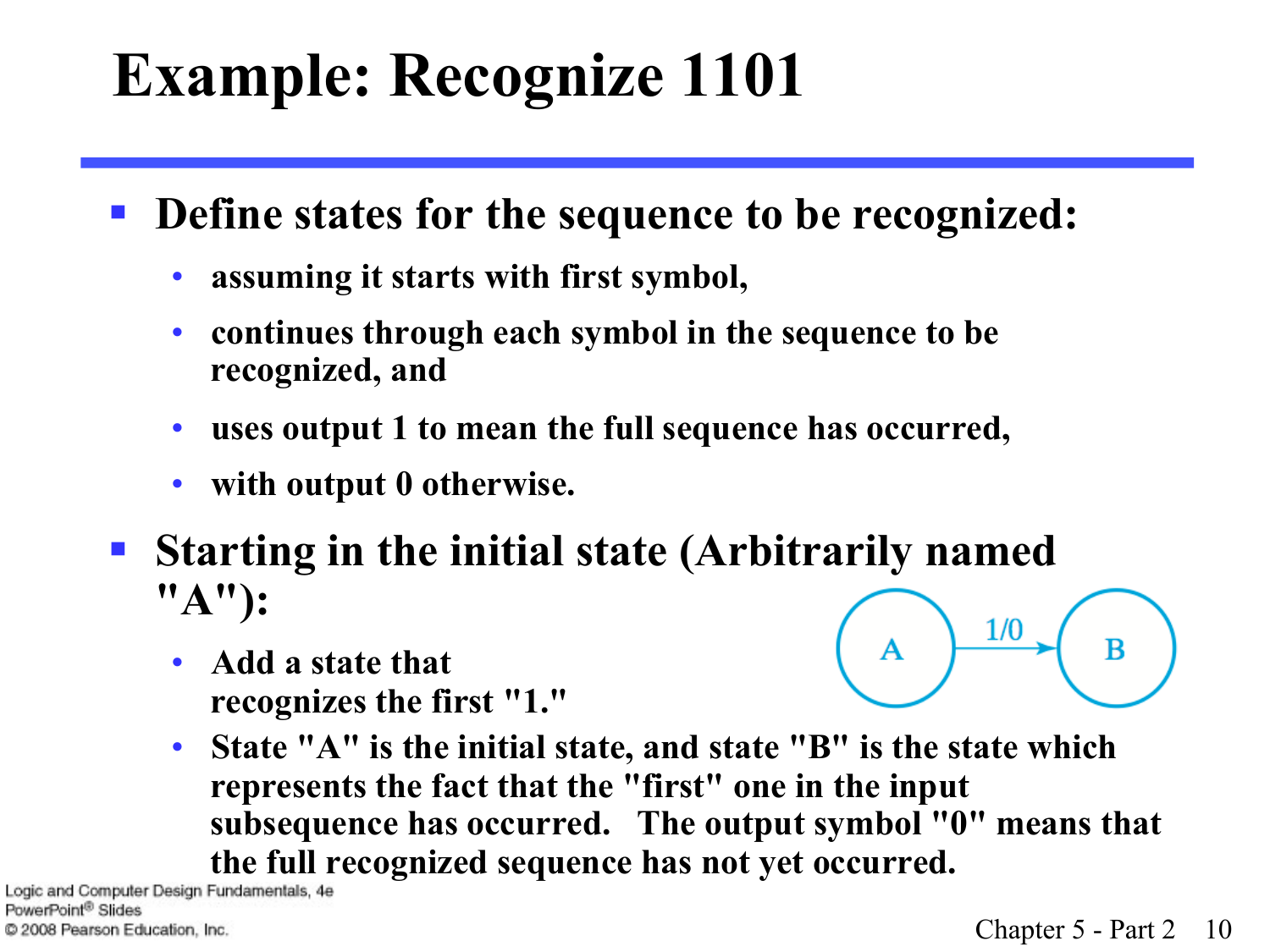- § **After one more 1, we have:**
	- **C is the state obtained when the input sequence has two "1"s.**



■ Finally, after 110 and a 1, we have:



- **Transition arcs are used to denote the output function (Mealy Model)**
- **Output 1 on the arc from D means the sequence has been recognized**
- To what state should the arc from state D go? Remember: 1101101?
- **Note that D is the last state but the output 1 occurs for the input applied in D. This is the case when a** *Mealy model* **is assumed.**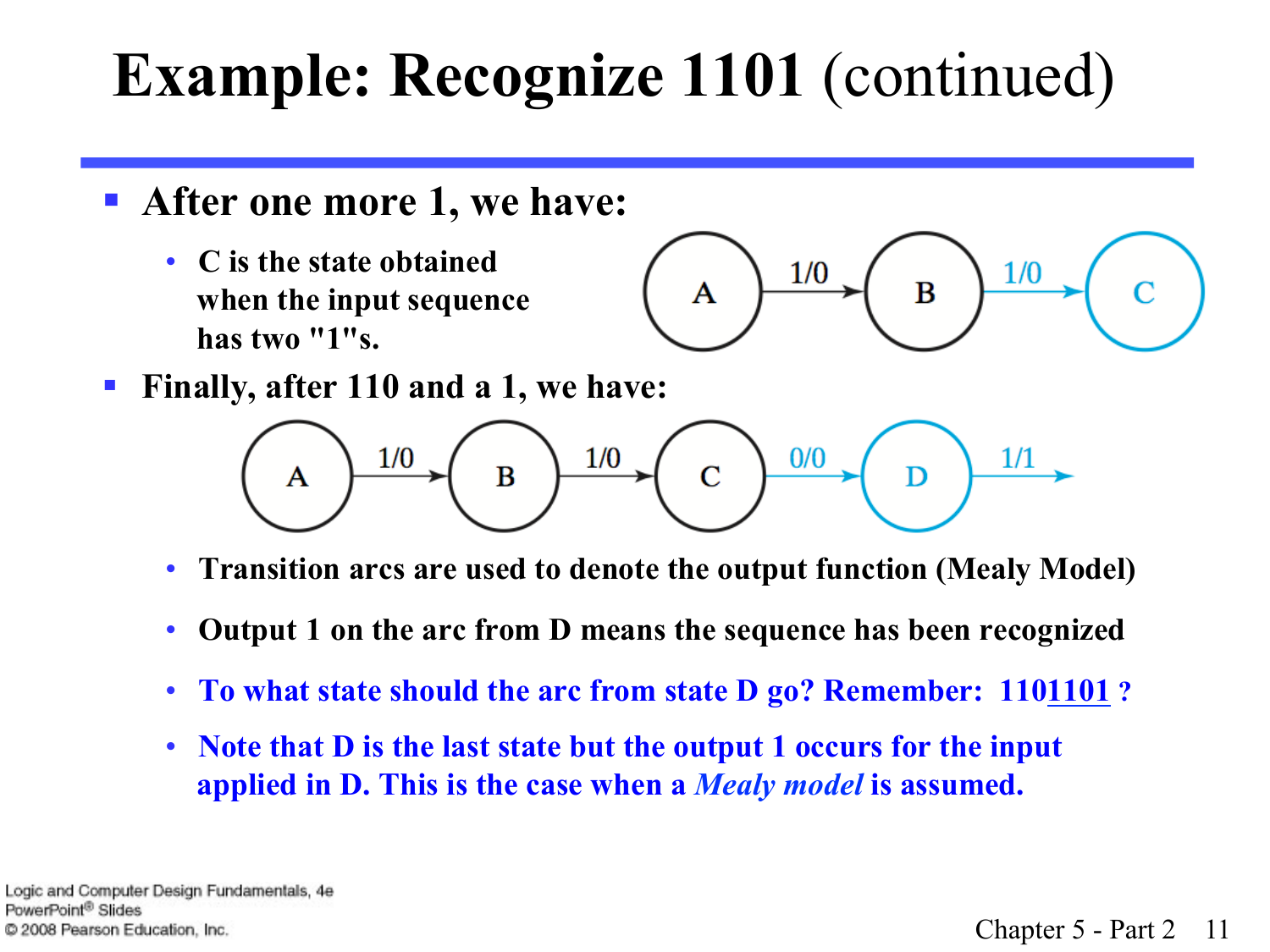$$
(A) \xrightarrow{1/0} (B) \xrightarrow{1/0} (C) \xrightarrow{0/0} (D) \xrightarrow{1/1} (D)
$$

§ **Clearly the final 1 in the recognized sequence 1101 is a sub-sequence of 1101. It follows a 0 which is not a sub-sequence of 1101. Thus it should represent** *the same state reached from the initial state after a first 1 is observed.* **We obtain:** 

$$
(A)^{1/0} \left(\frac{B}{B}\right)^{1/0} \left(\frac{O}{B}\right)^{0/0}
$$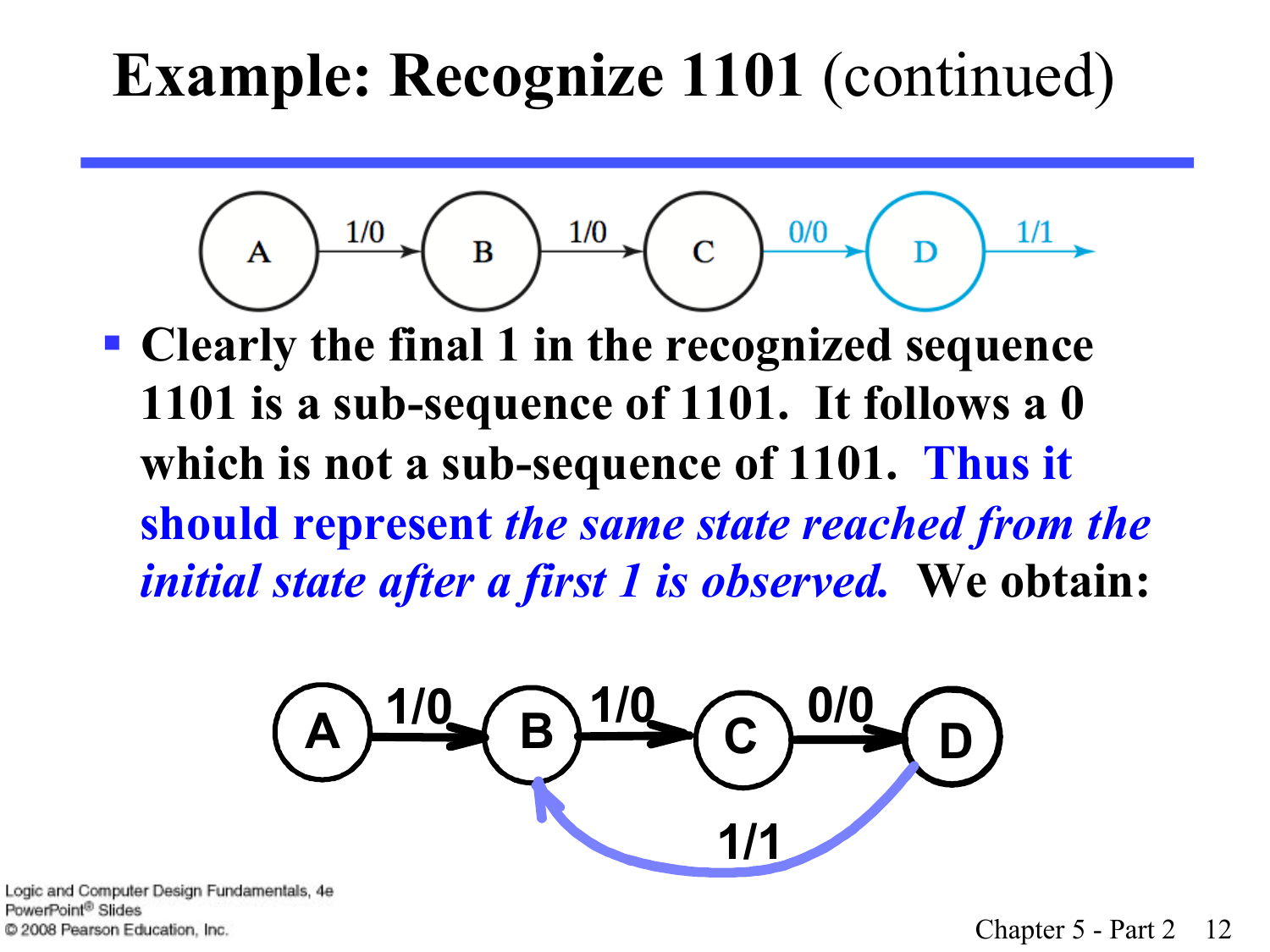$$
\left(\frac{1}{2}\right)^{1/2} \left(\frac{1}{2}\right)^{1/2} \left(\frac{0}{2}\right)^{1/2}
$$

- The state have the following abstract meanings:
	- **A: No proper sub-sequence of the sequence has occurred.**
	- **B: The sub-sequence 1 has occurred.**
	- **C: The sub-sequence 11 has occurred.**
	- **D: The sub-sequence 110 has occurred.**
- **The 1/1 on the arc from D to B means that the last 1**  Logic and Computer Design Fundamentals, 4e **urred and thus, the sequence is recognized.**

C 2008 Pearson Education, Inc.

PowerPoint® Slides

Chapter 5 - Part 2 13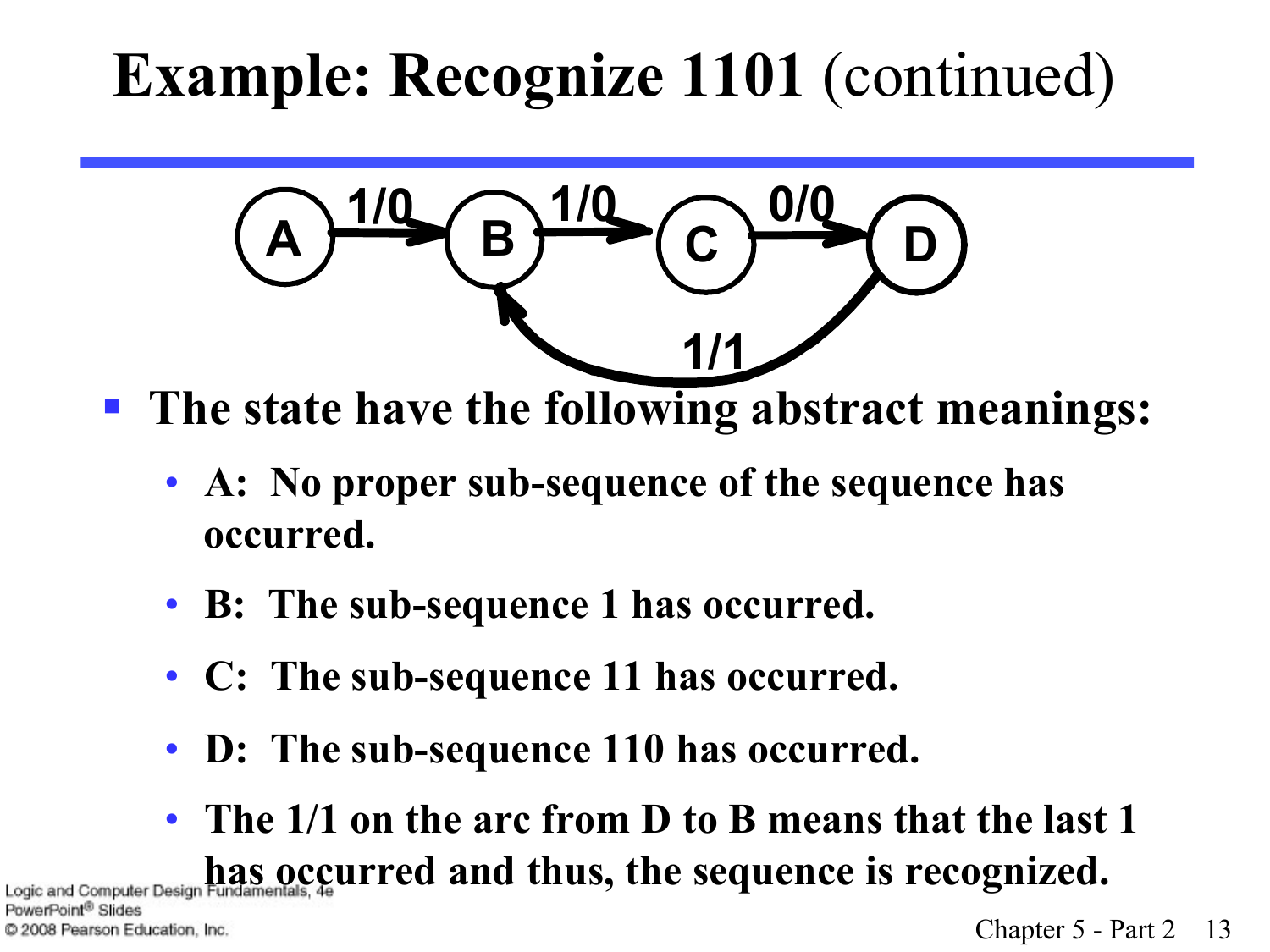§ **The other arcs are added to each state for inputs not yet listed. Which arcs are missing?**



- § **Answer:** 
	- **"0" arc from A**

 **"0" arc from B "1" arc from C** 

 **"0" arc from D.**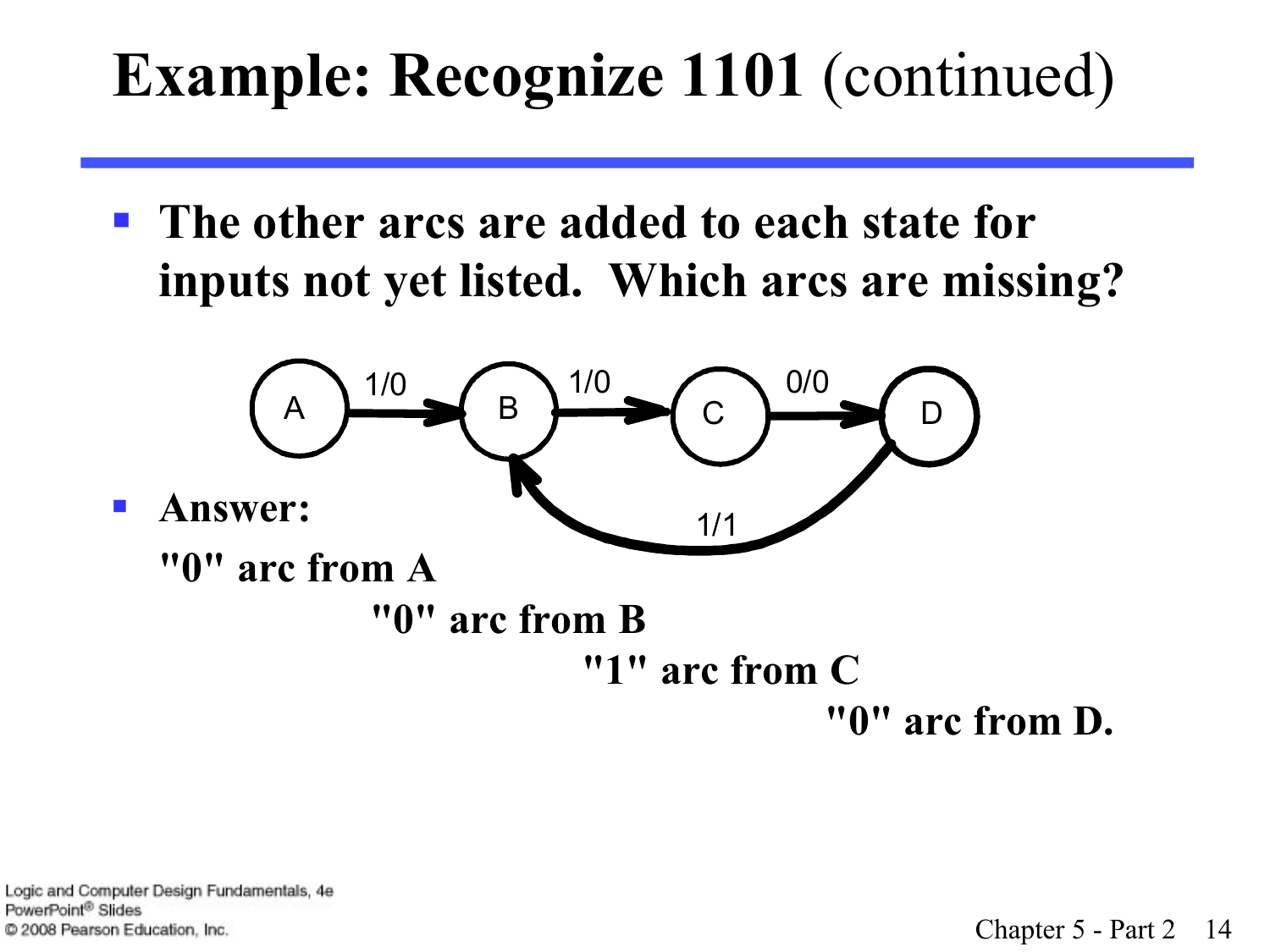§ **State transition arcs must represent the fact that an input subsequence has occurred. Thus we get: 0/0 1/0**



§ **Note that the 1 arc from state C to state C implies that State C means** *two or more 1's have occurred***.**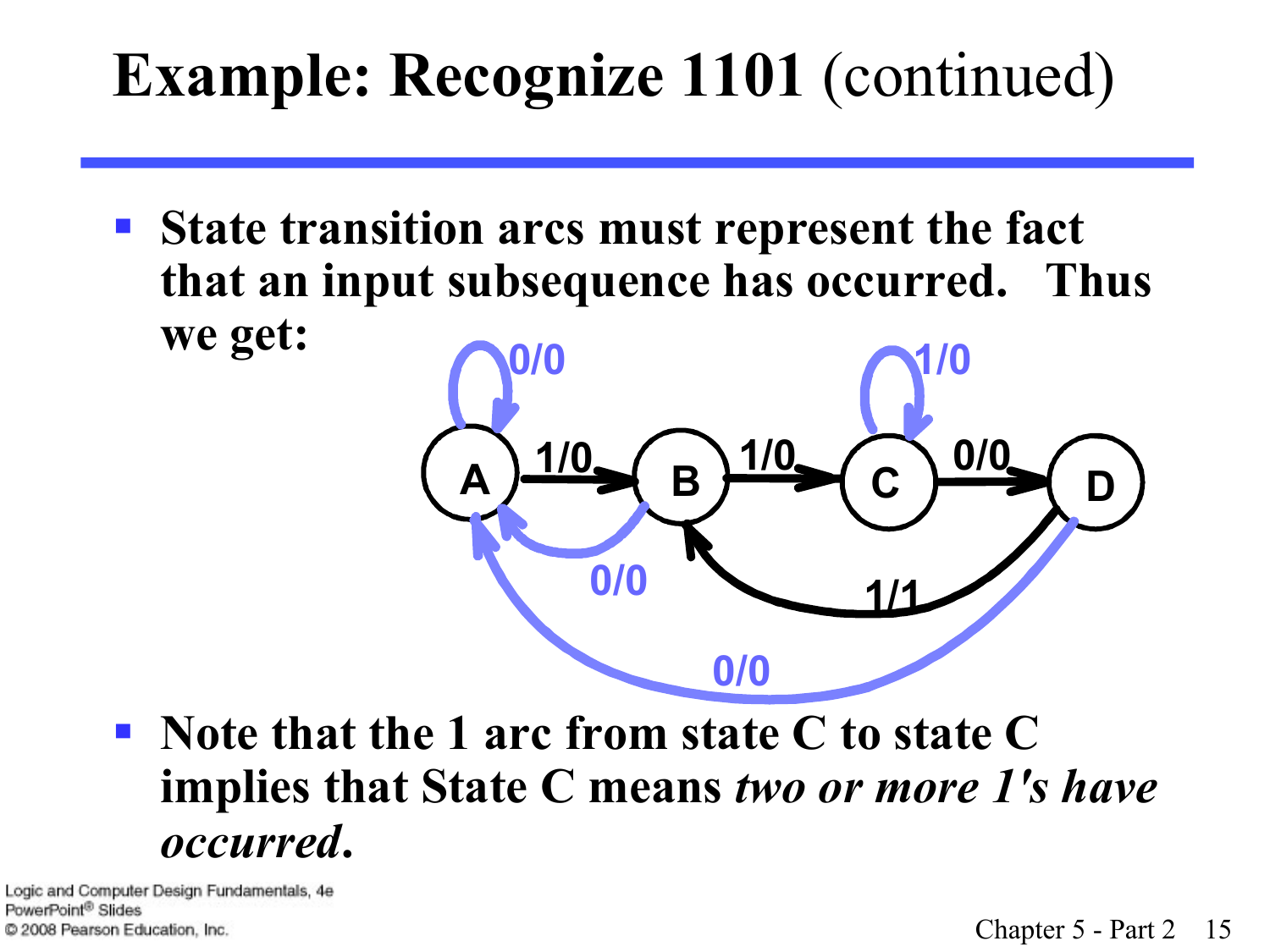### **Formulation: Find State Table**

- § F**rom the State Diagram, we can fill in the State Table.**
- § **There are 4 states, one input, and one output. We will choose the form with four rows, one for each current state.**
- § **From State A, the 0 and 1 input transitions have been filled in along with the outputs.**



| <b>Present</b> | <b>Next State</b> | Output      |
|----------------|-------------------|-------------|
| <b>State</b>   | $x=0$ $x=1$       | $x=0$ $x=1$ |
|                |                   |             |
| B              |                   |             |
| C              |                   |             |
|                |                   |             |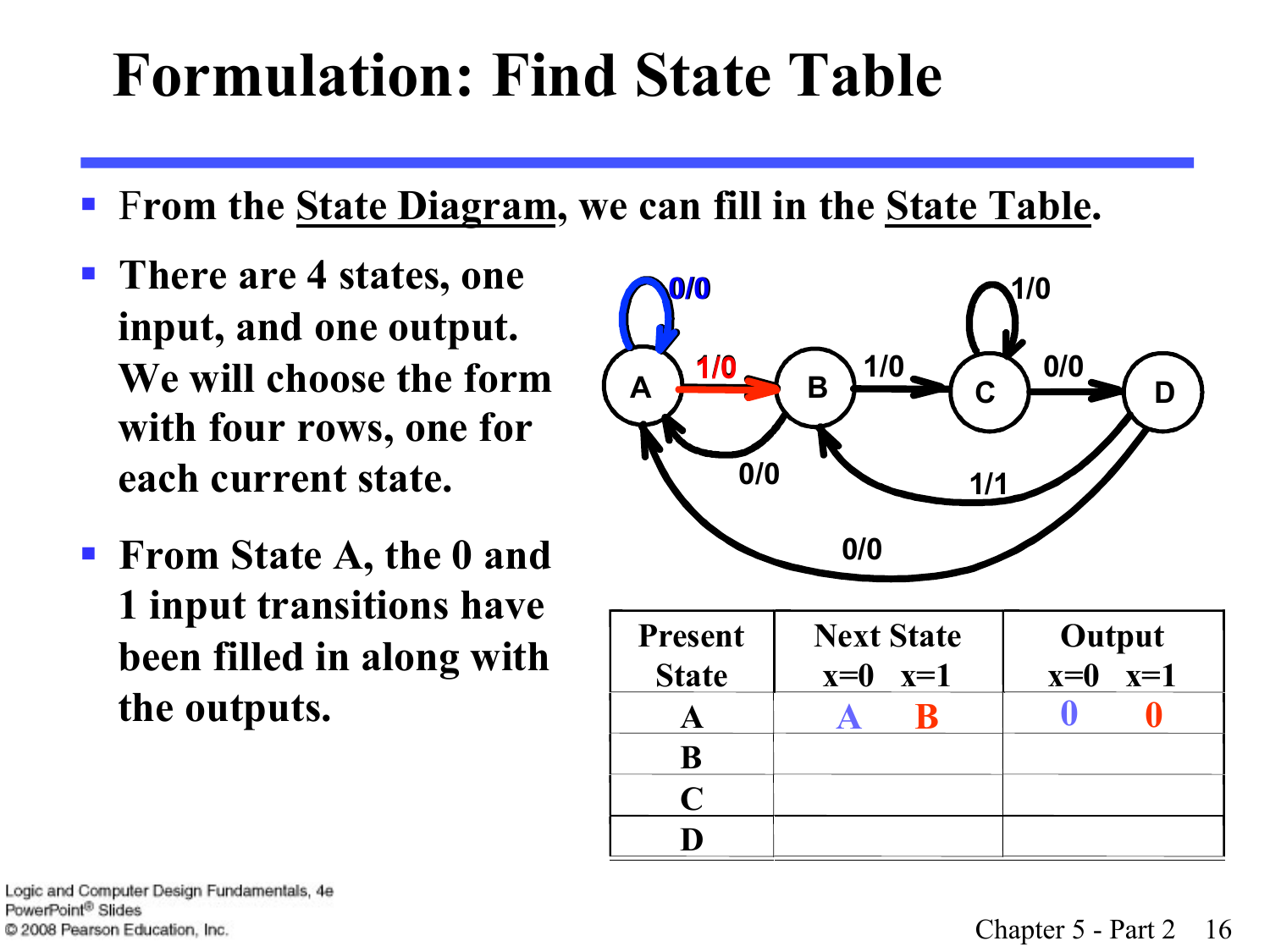#### **Formulation: Find State Table**

■ From the <u>state diagram</u>, we complete the **state table. 0/0 1/0**

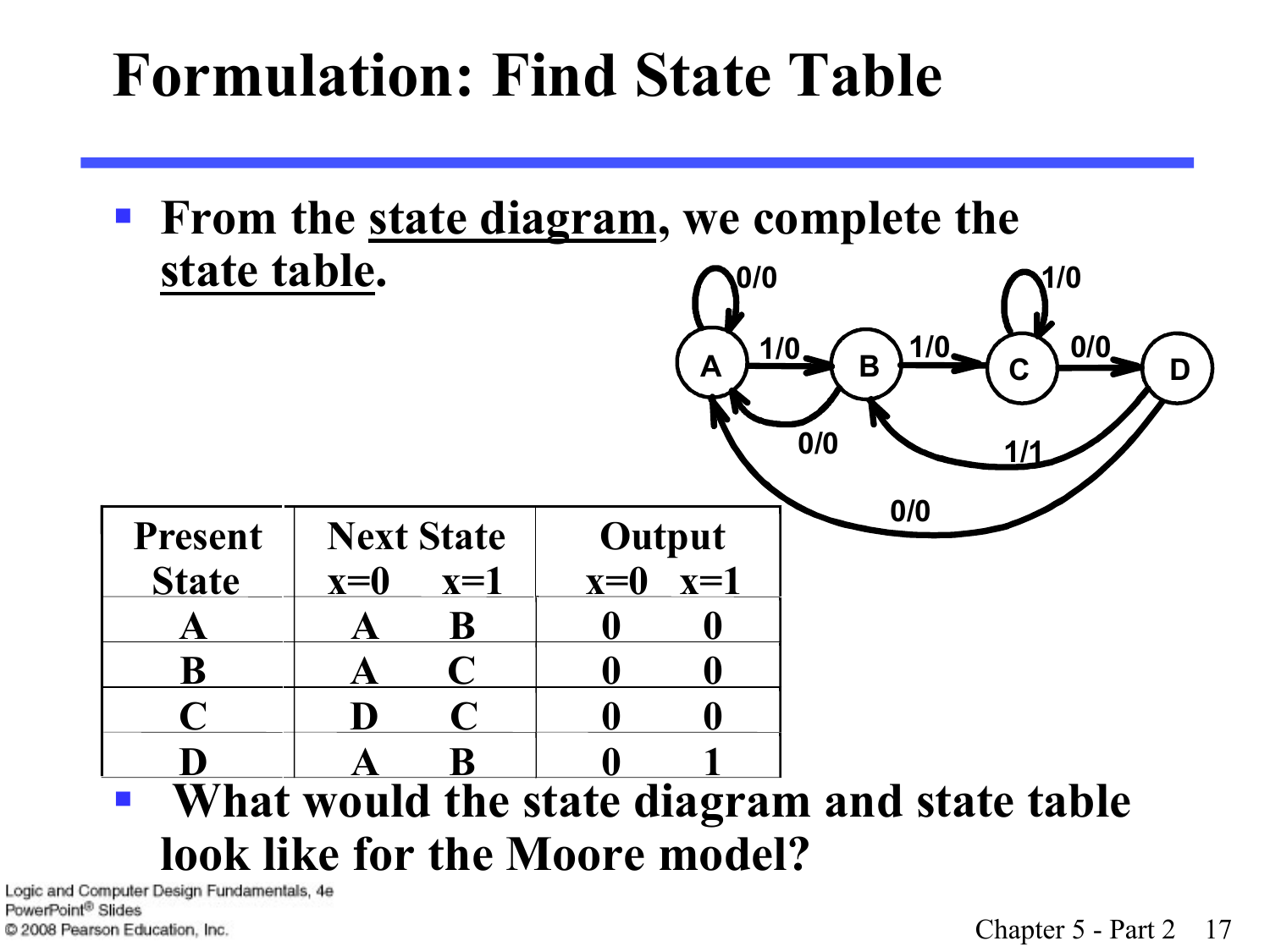## **Example: Moore Model for Sequence 1101**

- § **For the Moore Model, outputs are associated with states.**
- § **We need to add a state "E" with output value 1 for the final 1 in the recognized input sequence.** 
	- **This new state E, though similar to B, would generate an output of 1 and thus be different from B.**
- § **The Moore model for a sequence recognizer usually has** *more states* **than the Mealy model.**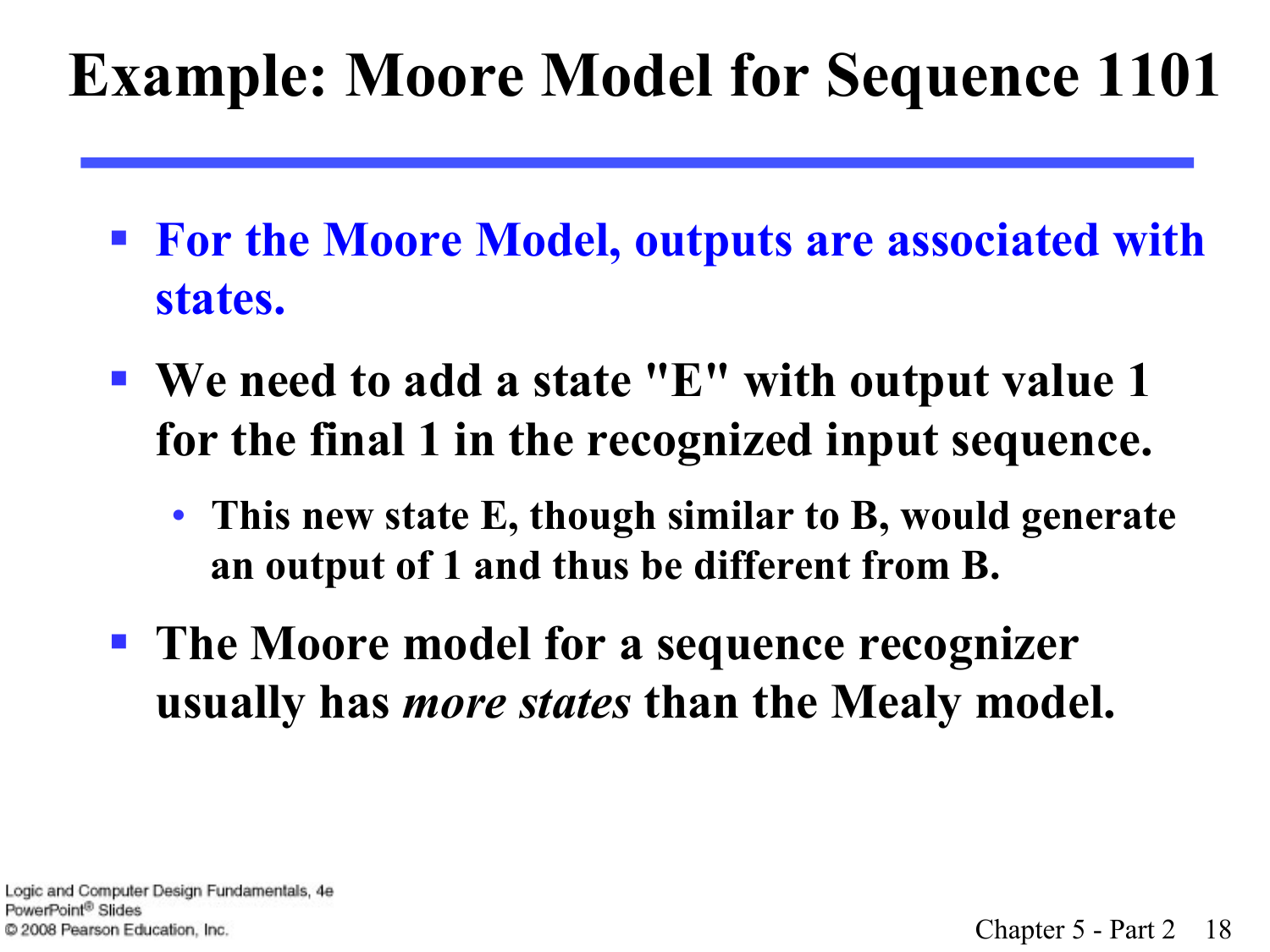# **Example: Moore Model (continued)**

**0**

- § **We mark outputs on states for Moore model**
- § **Arcs now show only state transitions**
- § **Add a new state E to produce the output 1**
- **Note that the new state, E produces the same behavior in the future as state B. But it gives a different output at the present time. Thus these states do represent a**  *different abstraction* **of the input history. 0**

**A/0** <del>D/0</del> B/0  $\rightarrow$  C/0  $\rightarrow$  C/0

 $\begin{bmatrix} 0 & 1 \end{bmatrix}$ 

**0**

**1 1** 

**E/1**

**0**

**1**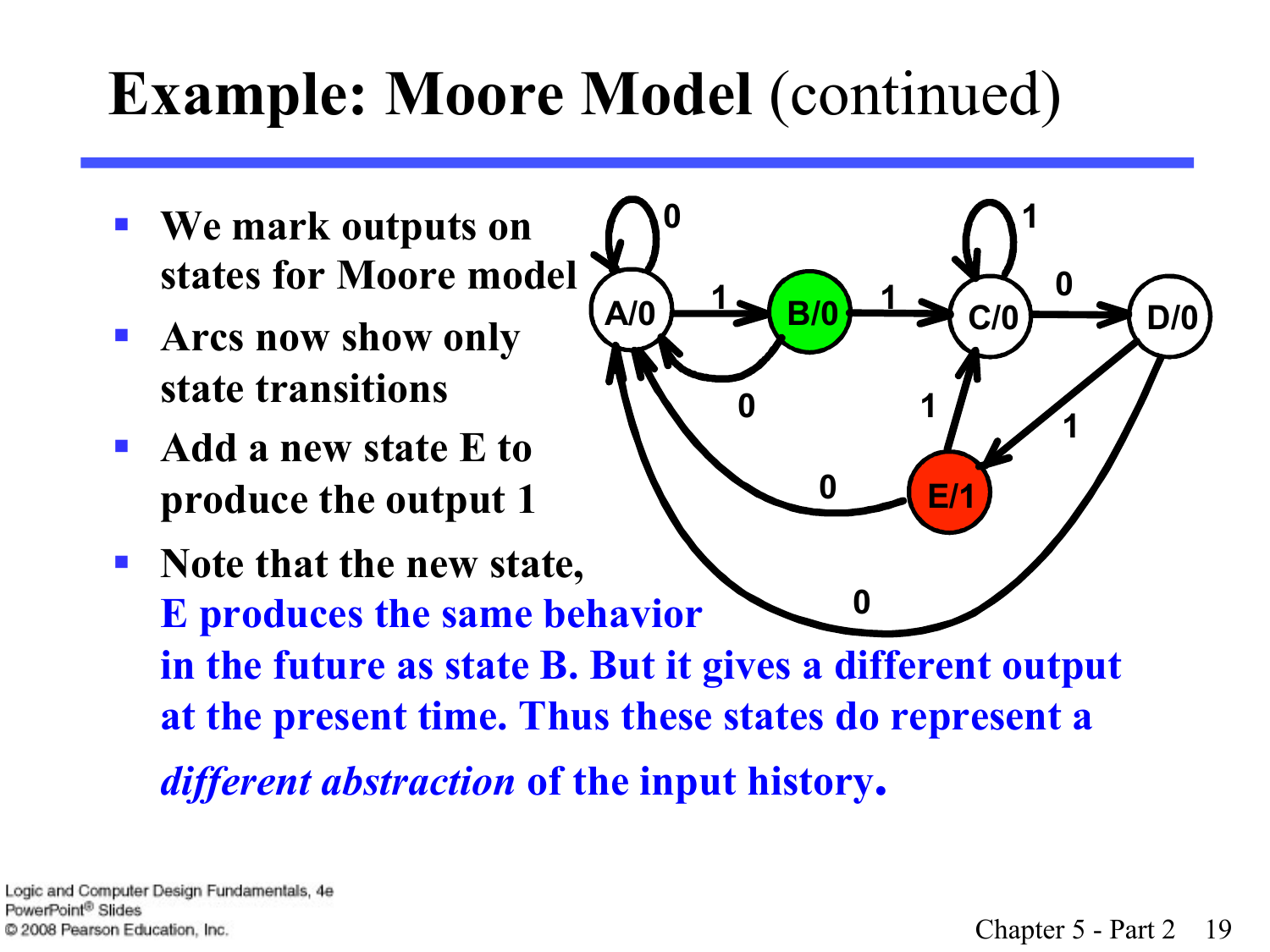## **Example: Moore Model (continued)**

- § **The state table is shown below**
- § **Memory aid re more state in the Moore model:**  "**Moore is More.**"



| <b>Present</b> | <b>Next State</b> | Output |
|----------------|-------------------|--------|
| <b>State</b>   | $x=0$<br>$x=1$    |        |
|                | B                 |        |
| B              | $\mathbf C$       |        |
| $\mathbf C$    | $\mathbf C$<br>D  |        |
| D              | E                 |        |
|                |                   |        |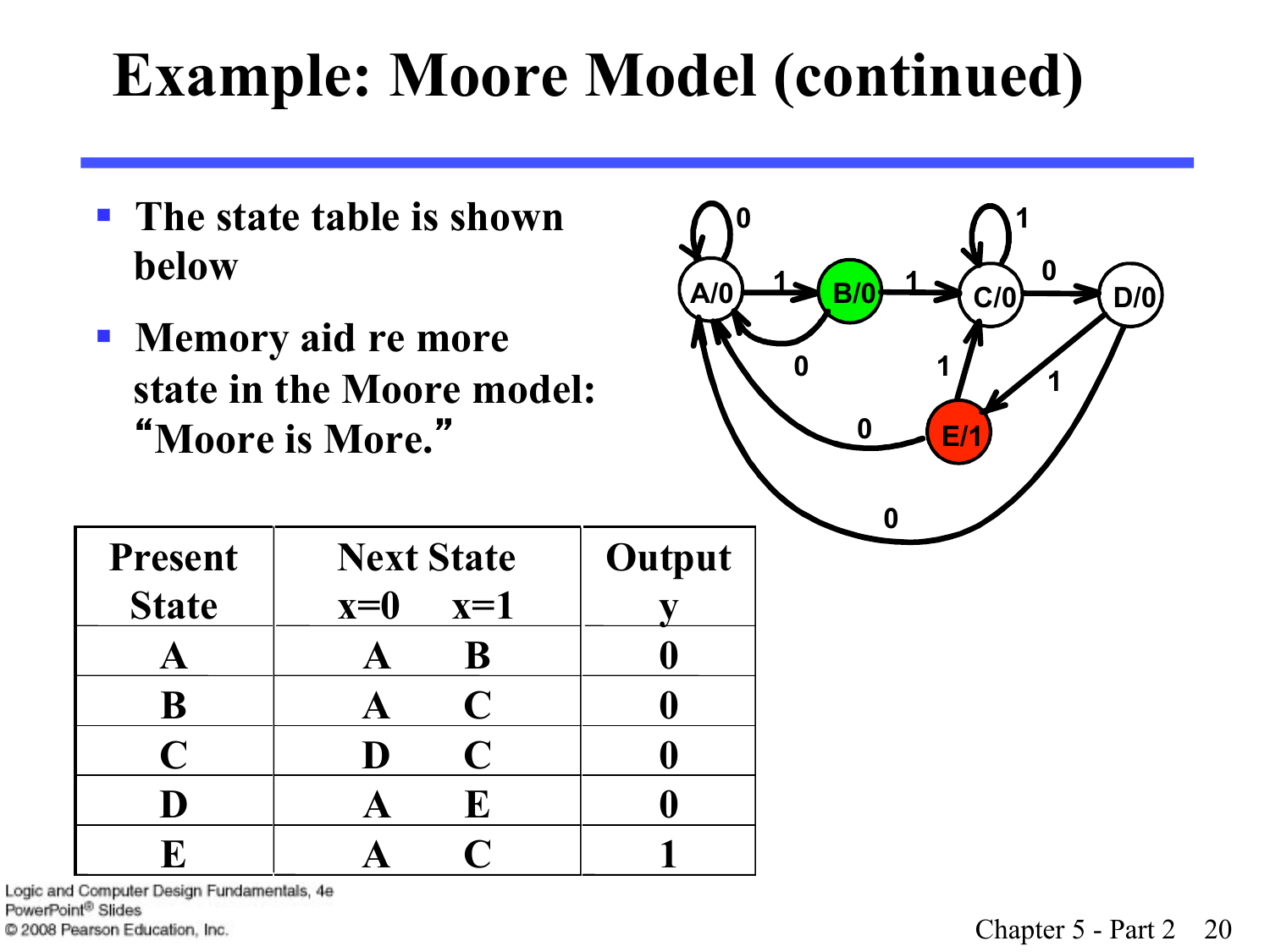### **State Assignment – Example 1**

| <b>Present</b> | <b>Next State</b> |       | Output |       |
|----------------|-------------------|-------|--------|-------|
| <b>State</b>   | $\mathbf{x} = 0$  | $x=1$ | $x=0$  | $x=1$ |
|                |                   |       |        |       |
|                |                   |       |        |       |

§ **How may assignments of codes with a minimum number of bits?** 

• **Two**  $-A = 0$ ,  $B = 1$  or  $A = 1$ ,  $B = 0$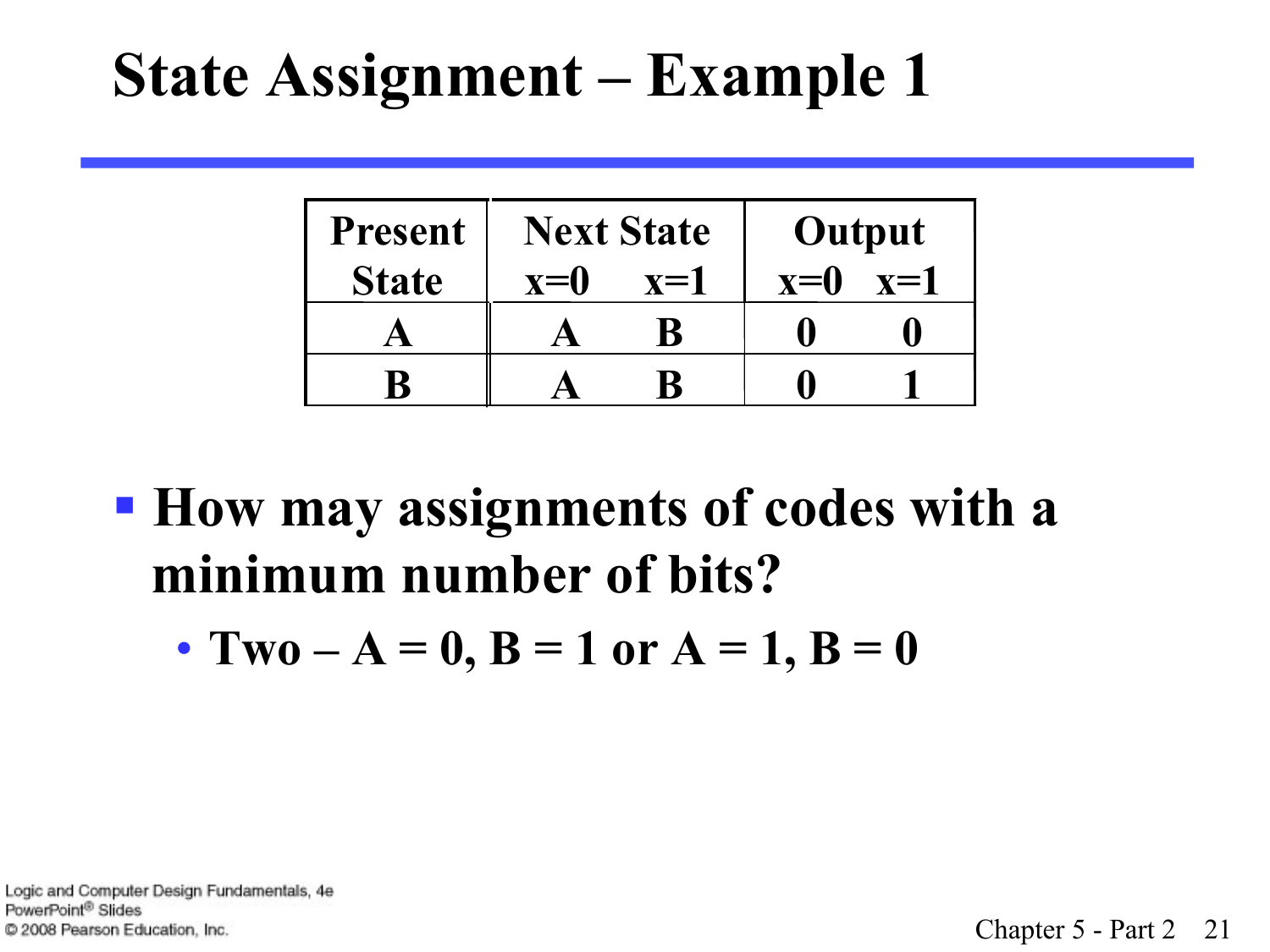### **State Assignment – Example 2**

| <b>Present</b> | <b>Next State</b> | Output         |  |
|----------------|-------------------|----------------|--|
| <b>State</b>   | $x=0$<br>$x=1$    | $x=1$<br>$x=0$ |  |
|                | B                 |                |  |
| B              | C                 |                |  |
| $\bigcap$      | I)                |                |  |
|                |                   |                |  |

- § **How may assignments of codes with a minimum number of bits?** 
	- $4 \times 3 \times 2 \times 1 = 24$

#### § **Does code assignment make a difference in cost?**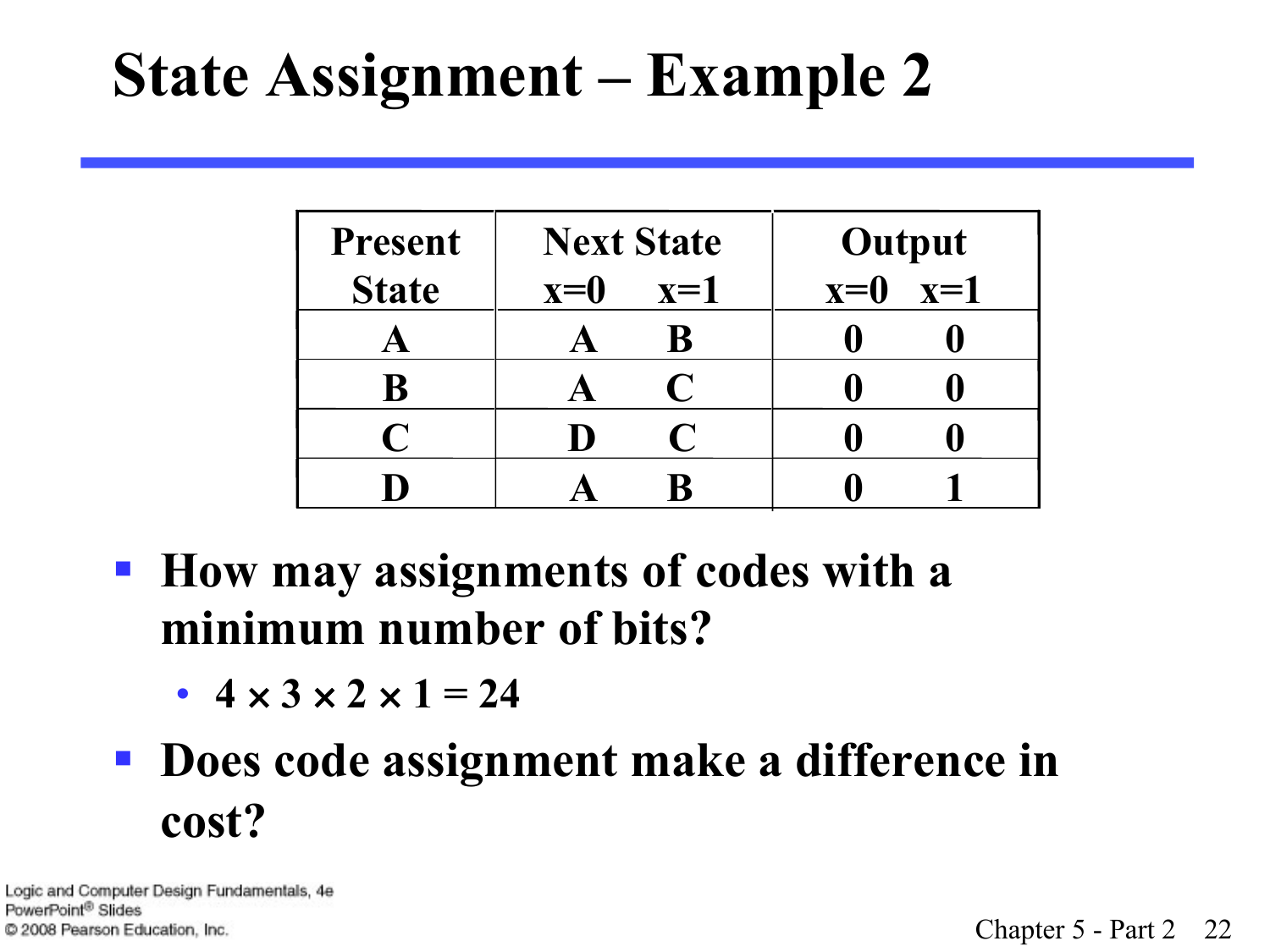#### **State Assignment – Example 2** (continued)

- **Counting Order Assignment:**  $A = 0$  0,  $B = 0$  1,  $C = 10, D = 11$
- The resulting coded state table:

| Present        | <b>Next State</b> |                | Output           |                   |  |
|----------------|-------------------|----------------|------------------|-------------------|--|
| <b>State</b>   | $x = 0$ $x = 1$   |                | $x = 0$ $x = 1$  |                   |  |
|                |                   |                |                  |                   |  |
| 0 <sub>0</sub> | 0 <sub>0</sub>    | 0 1            | $\left( \right)$ | $\mathbf{\Omega}$ |  |
| 0 <sub>1</sub> | 0 <sub>0</sub>    | 1 <sub>0</sub> | $\Omega$         | ⋂                 |  |
| 1 <sub>0</sub> | $1\,1$            | 10             | 0                | ( )               |  |
|                | () ()             | 0 1            |                  |                   |  |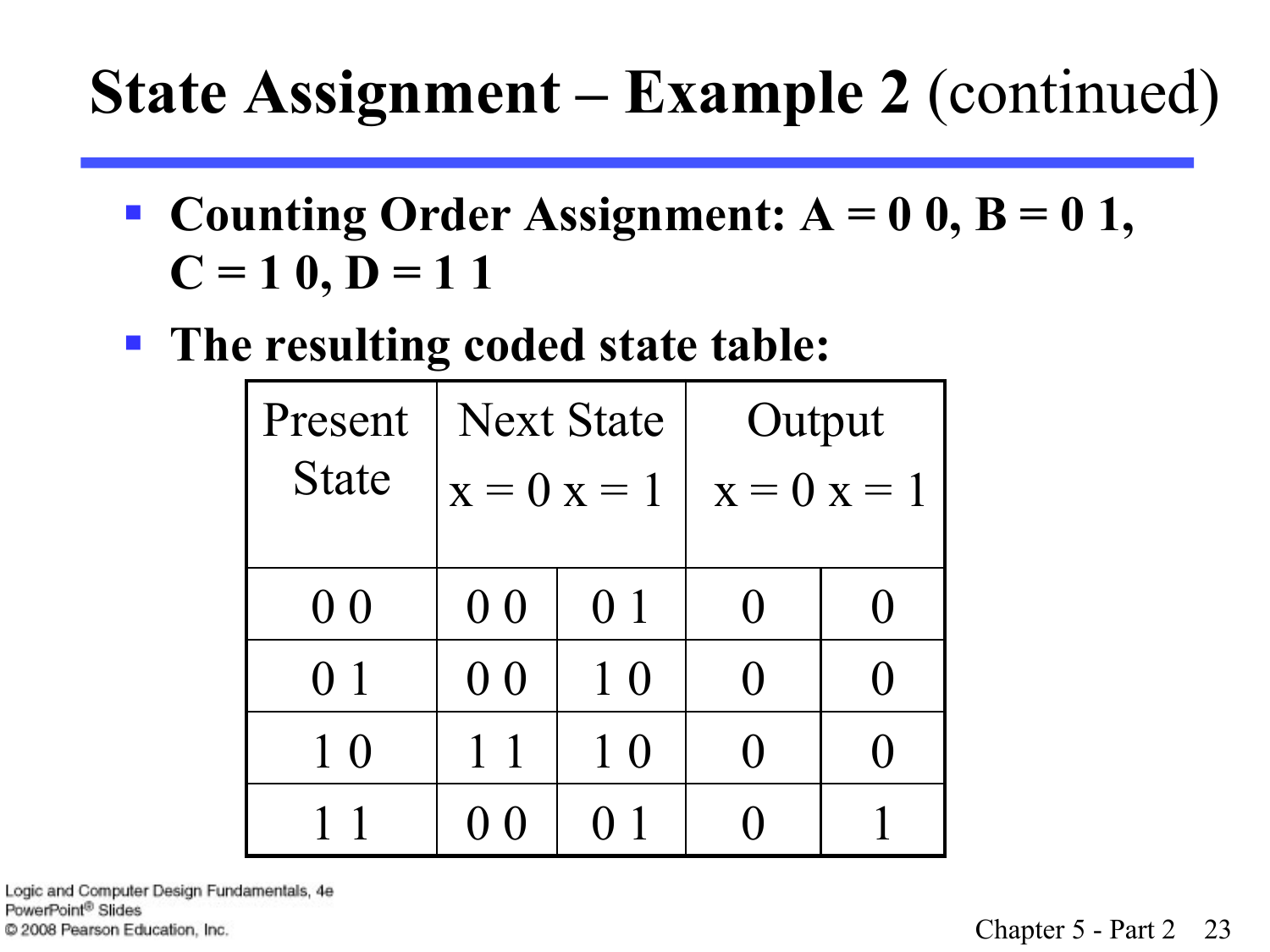#### **State Assignment – Example 2** (continued)

**• Gray Code Assignment:**  $A = 0$  0,  $B = 0$  1,  $C = 1$  $1, D = 10$ 

§ **The resulting coded state table:** 

| <b>Present State</b> | <b>Next State</b> |         | Output Z |         |  |
|----------------------|-------------------|---------|----------|---------|--|
| <b>AB</b>            | $X = 0$           | $X = 1$ | $X = 0$  | $X = 1$ |  |
| 00                   | 00                | 01      |          |         |  |
| 01                   | 00                | 11      |          |         |  |
| 11                   | 10                | 11      |          |         |  |
| <b>10</b>            | 00                | 01      |          |         |  |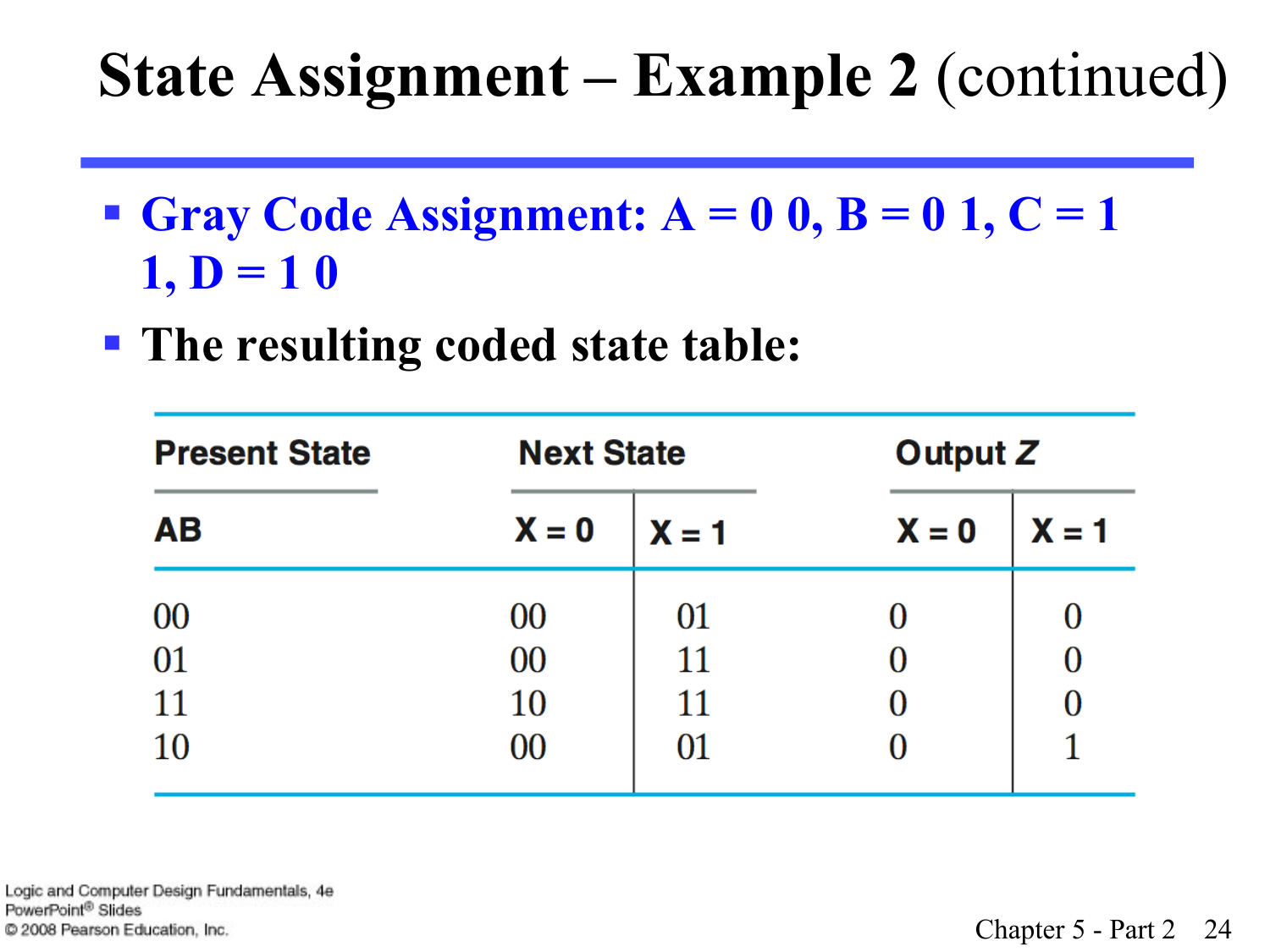#### **Find Flip-Flop Input and Output Equations: Example 2 – Gray Code Assignment**

- § **Assume D flip-flops**
- Obtain K-maps for  $D_A$ ,  $D_B$ , and Z:

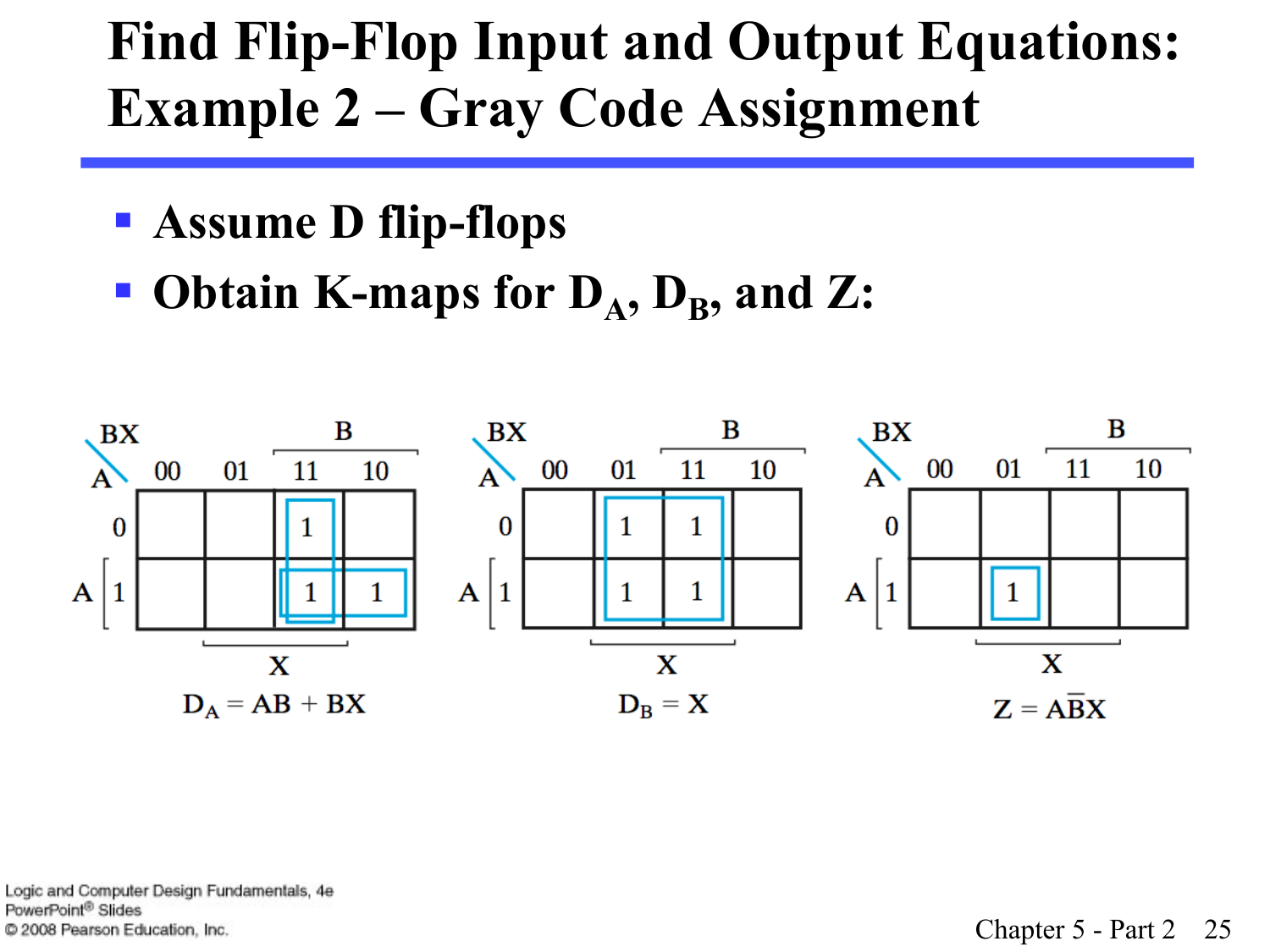#### **Sequential Circuit Example 2 – Gray Code Assignment**

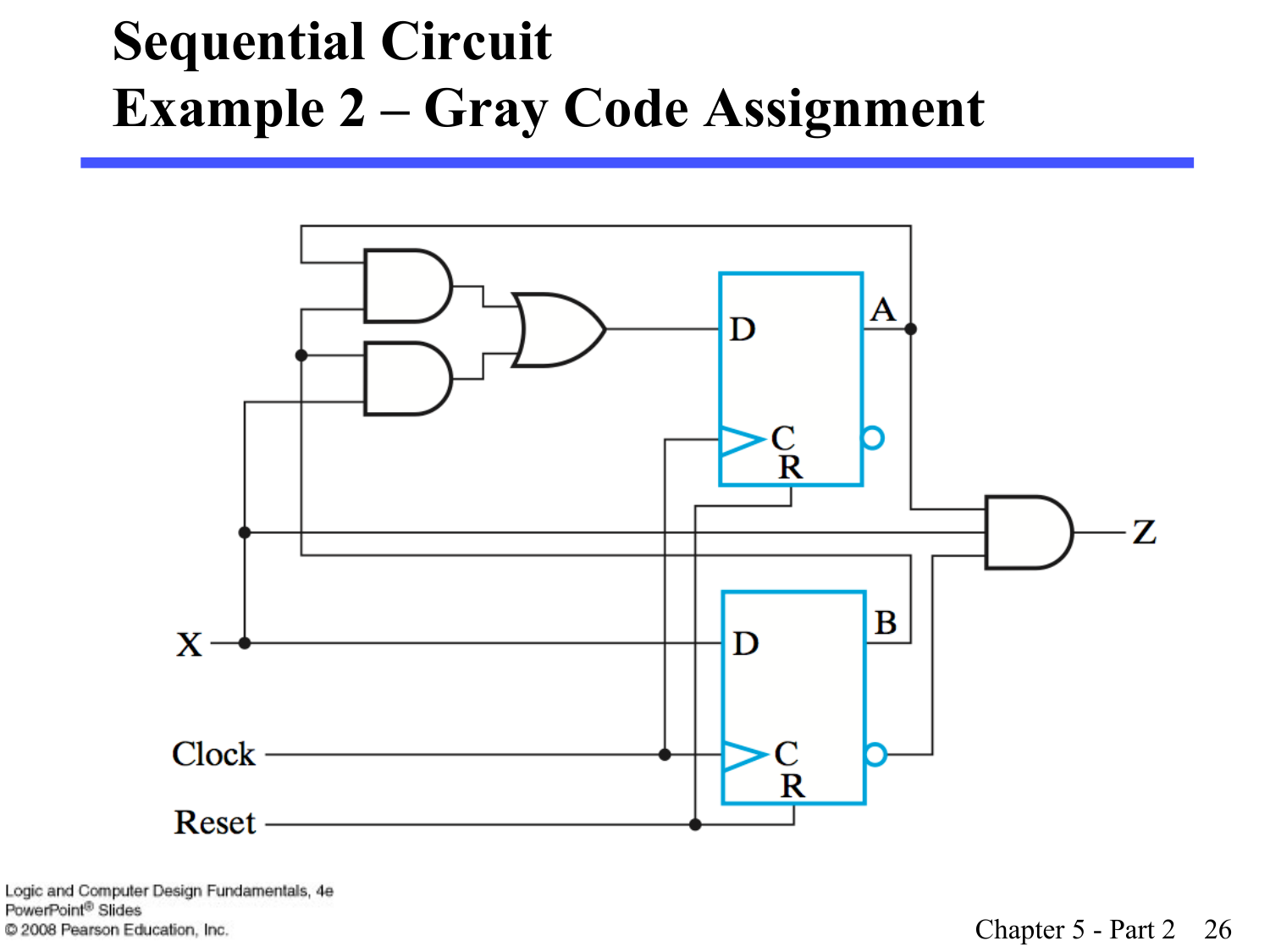#### **One Flip-flop per State (One-Hot) Assignment**

- **Example codes for four states: (A, B, C, D)** = **0001, 0010, 0100, and 1000.**
- § **In equations, need to include only the variable that is 1 for the state, e. g., state with code 0001, is represented in equations by D instead of A B C D because all codes with 0 or two or more 1s have don**'**t care next state values.**
- § **Provides simplified analysis and design**
- § **Combinational logic may be simpler, but flipflop cost higher – may or may not be lower cost**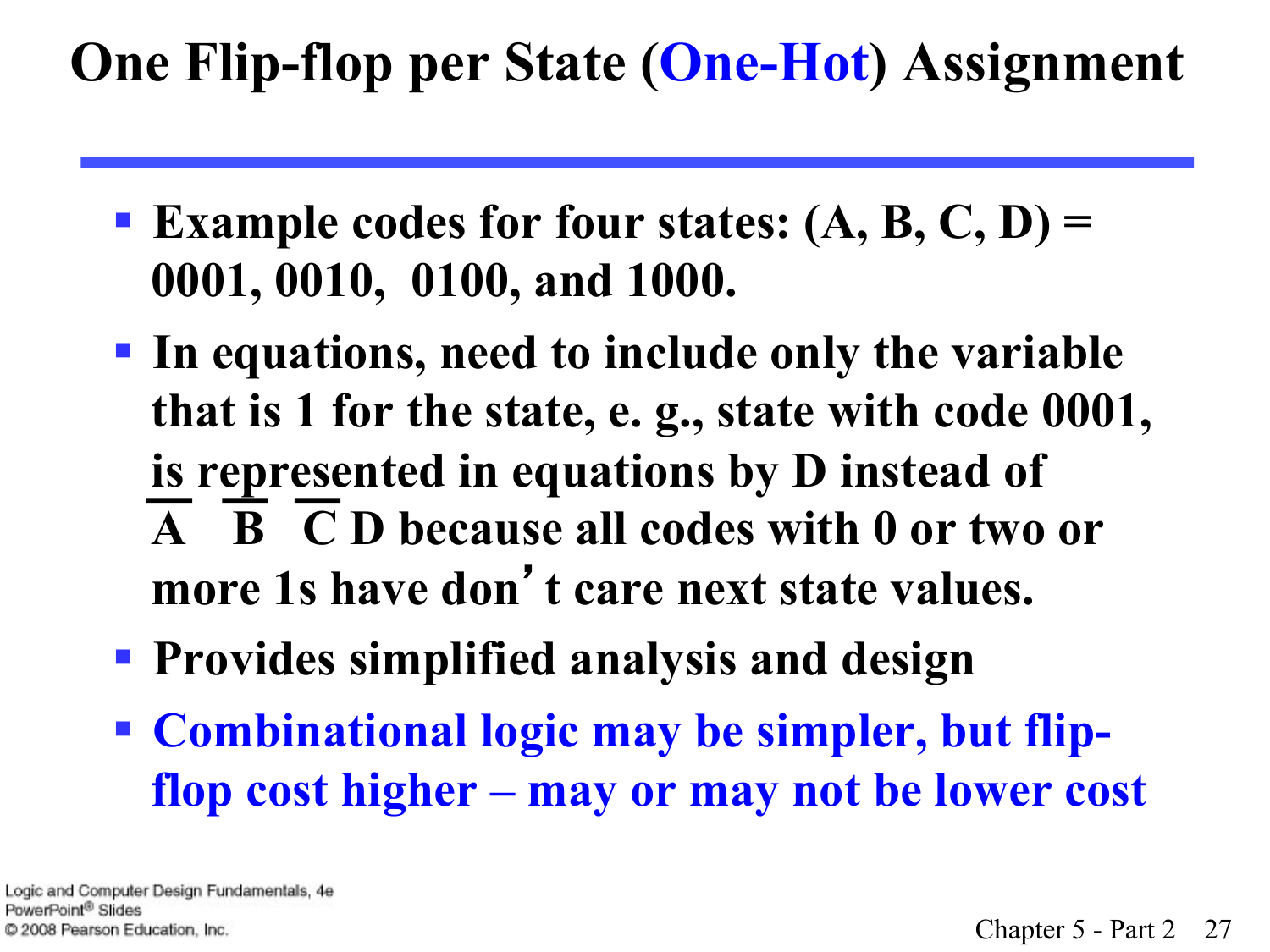#### **State Assignment – Example 2** (continued)

§ **One-Hot Assignment : A = 0001, B = 0010, C = 0100, D = 1000 The resulting coded state table:** 

| <b>Present State</b> |                         | <b>Next State</b> | <b>Output Z</b>         |                           |  |
|----------------------|-------------------------|-------------------|-------------------------|---------------------------|--|
| <b>ABCD</b>          | $\mathbf{X}=\mathbf{0}$ | $X = 1$           | $\mathbf{X}=\mathbf{0}$ | $\mathbf{X} = \mathbf{1}$ |  |
| 1000                 | 1000                    | 0100              |                         |                           |  |
| 0100                 | 1000                    | 0010              |                         |                           |  |
| 0010                 | 0001                    | 0010              | $\mathcal{O}$           |                           |  |
| 0001                 | 1000                    | 0100              |                         |                           |  |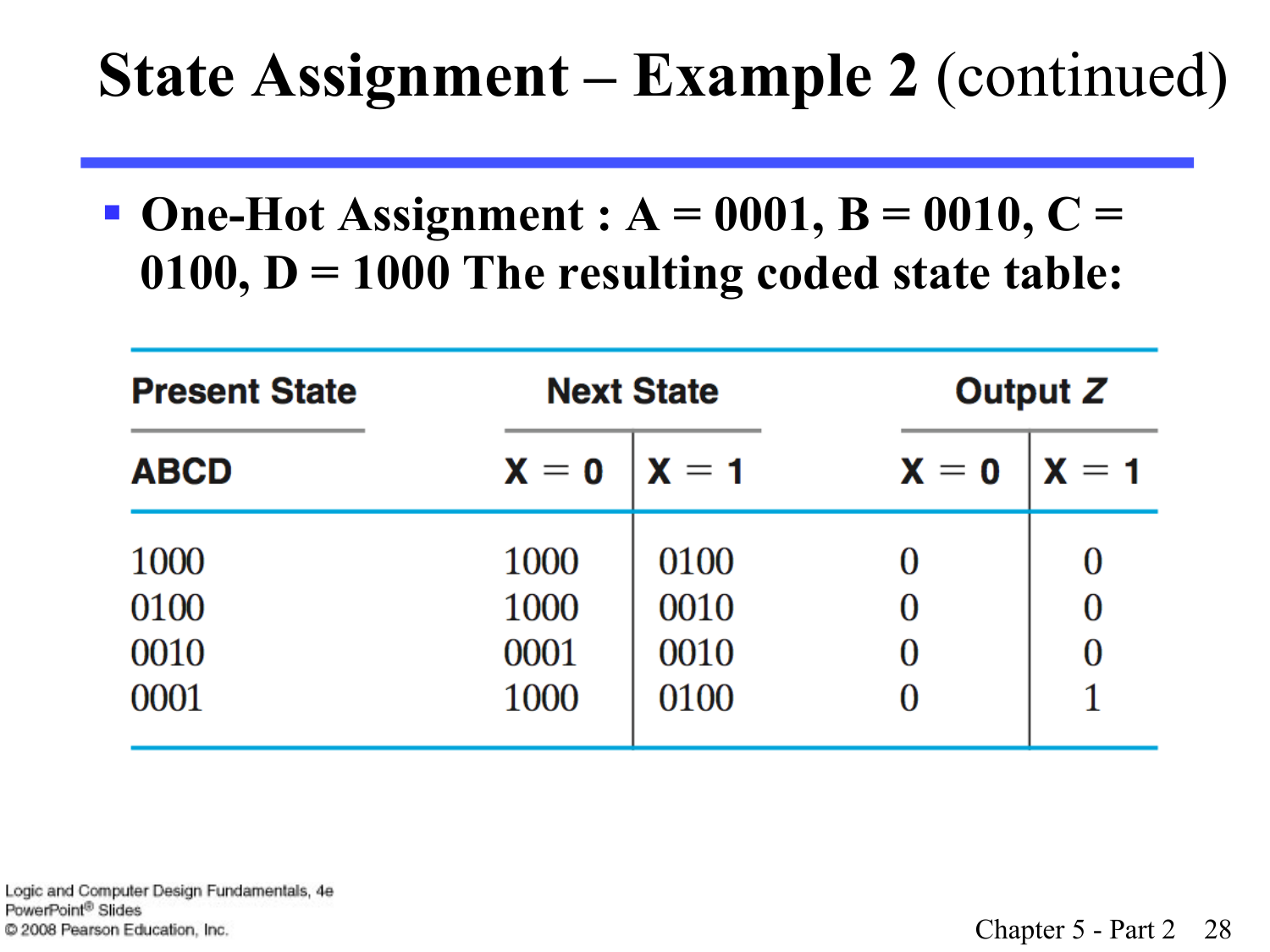#### **Optimization: Example 2: One Hot Assignment**

- § **Equations read from 1 next state variable entries in table:**
	- $A(t+1) = D_A = A\overline{X} + B\overline{X} + D\overline{X} = (A+B+C)X$  $B(t+1) = D_B = AX + CX = (A + C)X$  $C(t+1) = D_C = BX + CX = (B + C)X$  $D(t+1) = D_D = CX$  $Z = DX$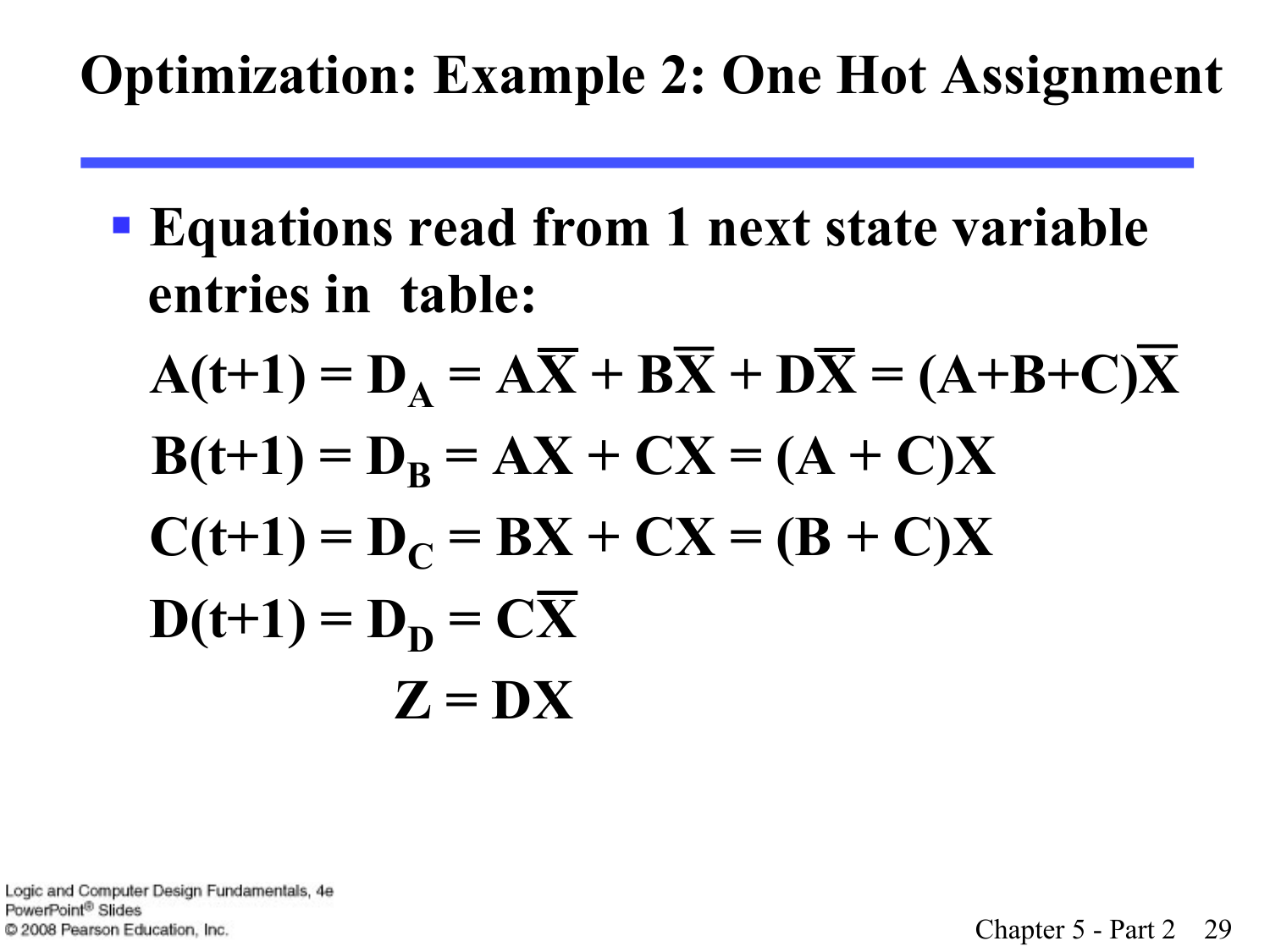## **Sequential Circuit for One Hot Assignment Example**

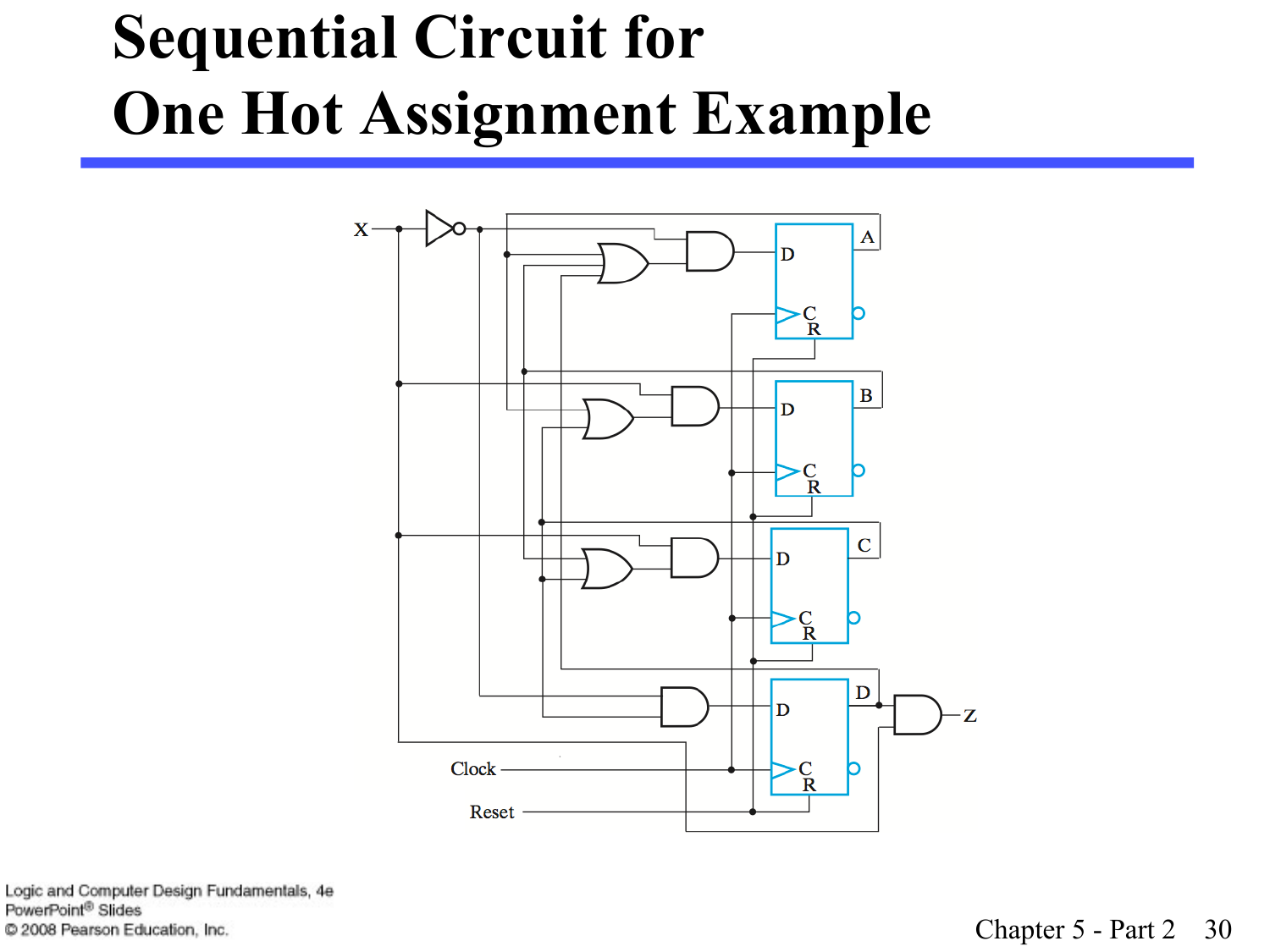# **Map Technology**

#### § **Library:**

#### § **Initial Circuit:**

- **D Flip-flops with Reset**
- **NAND gates with up to 4 inputs and**

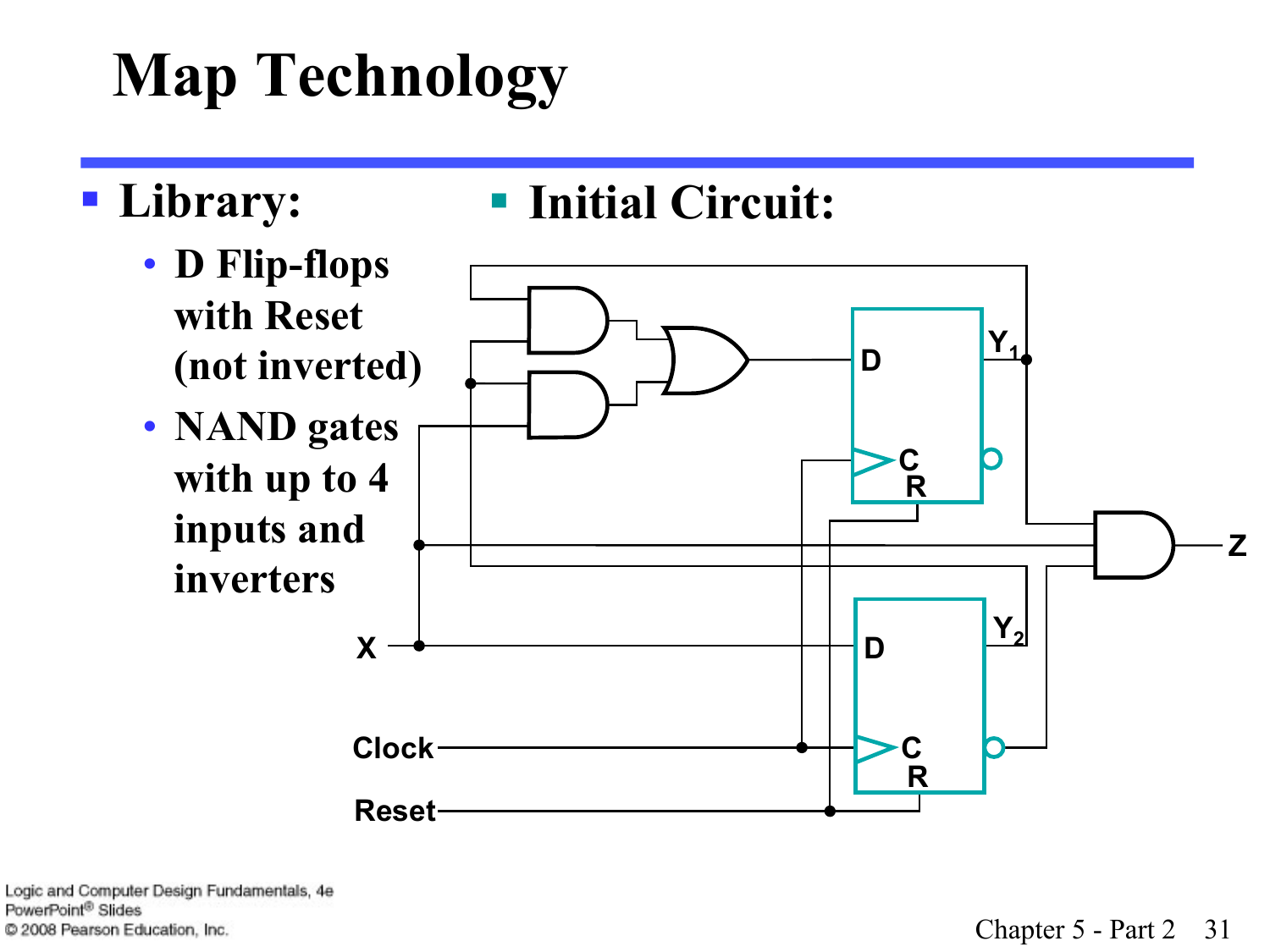### **Mapped Circuit - Final Result**

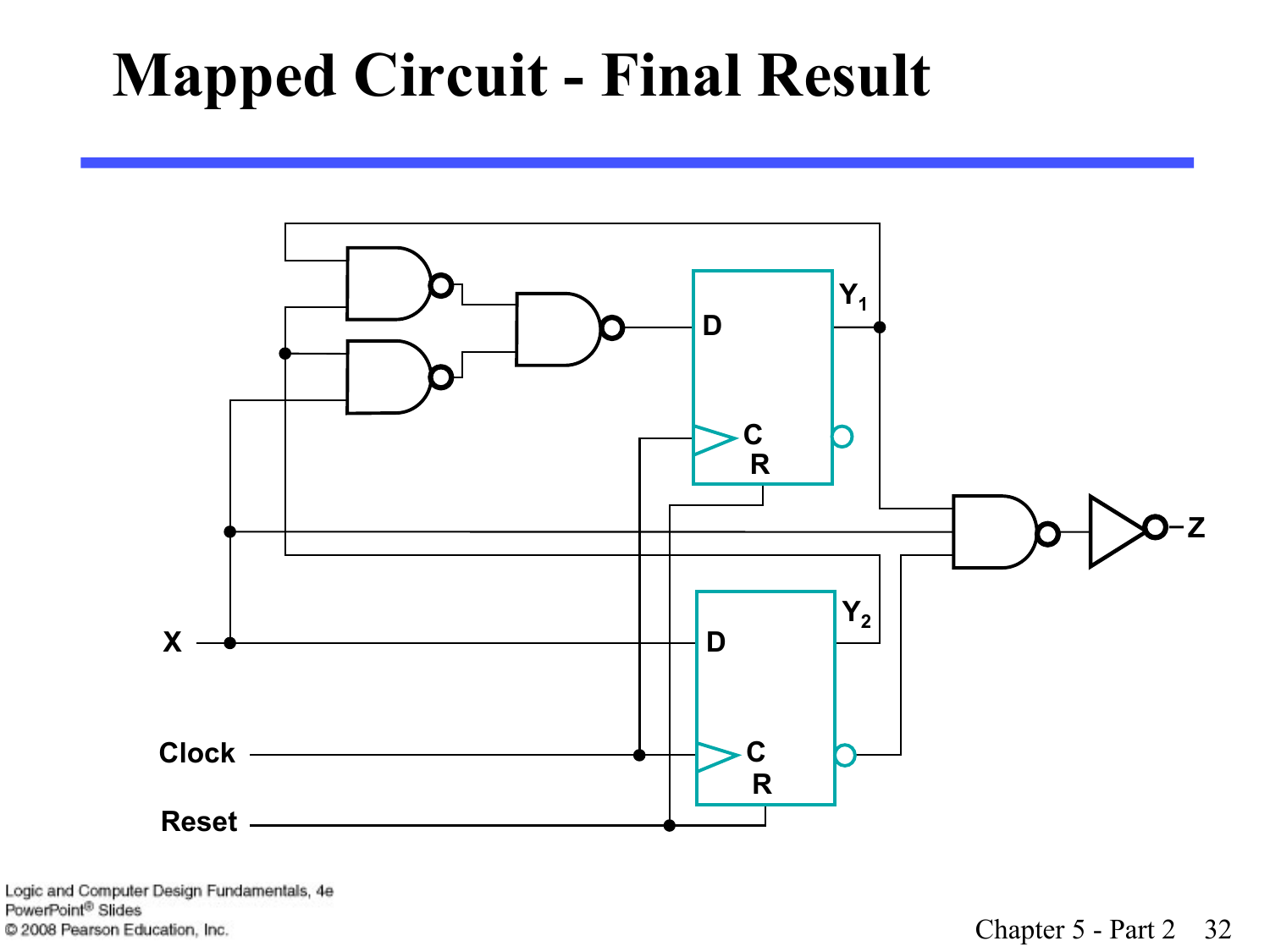#### **Unused states example**

| <b>Present State</b> |   |   | <b>Input</b> | <b>Next State</b> |                |   |
|----------------------|---|---|--------------|-------------------|----------------|---|
| А                    | В | C | x            | A                 | В              | C |
| 0                    | 0 | 1 | 0            | 0                 | 0              |   |
|                      | 0 | 1 |              | 0                 | 1              |   |
| 0                    | 1 | 0 | 0            | $\bf{0}$          | 1              | 1 |
| 0                    | 1 | 0 | 1            | 1                 | 0              | 0 |
| 0                    | 1 | 1 | 0            | 0                 | $\overline{0}$ | 1 |
| 0                    | 1 | 1 | 1            | $\mathbf{1}$      | 0              | 0 |
| 1                    | 0 | 0 |              | 1                 | 0              | 1 |
|                      | 0 | 0 |              | 1                 | 0              | 0 |
|                      | 0 | 1 |              | 0                 | 0              | 1 |
|                      |   |   |              |                   | 0              |   |

#### **Unused state are "don't care" in K-maps**



Logic and Computer Design Fundamentals, 4e PowerPoint® Slides C 2008 Pearson Education, Inc.

Chapter 5 - Part 2 33